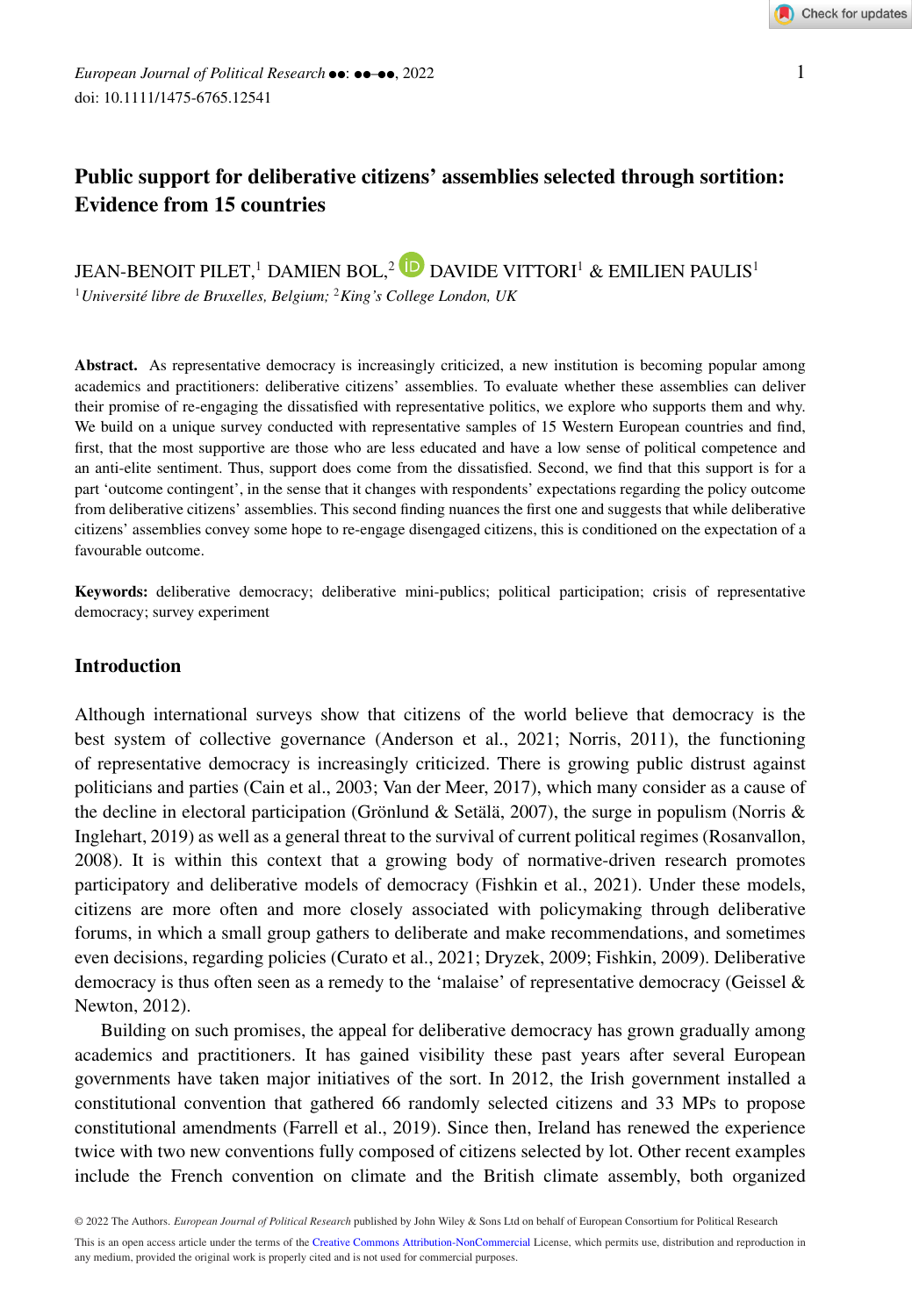between 2019 and 2020. In 2021, the German Bundestag endorsed two such initiatives, one on the fight against climate change and the second on the country's position in the global order. The POLITICIZE project has identified 127 deliberative citizens' assemblies at the national and regional levels in Europe since 2000, most of them after 2015 (Paulis et al., 2020).<sup>1</sup> In a report released last year, the OECD (2020) uses the expression 'deliberative wave' to refer to the growing interest in the institution in Europe.

In this paper, we study public opinion about deliberative democracy. We evaluate whether this new model attracts support<sup>2</sup> from the 'right' citizens (i.e., those who are dissatisfied) and whether this support is motivated by the 'right' reasons (i.e., for the model itself rather than the expected policy outcome). To do so, we rely on a unique large-scale survey with representative samples of the populations of 15 Western European countries  $(N = 14,043)$ . In this survey, we asked respondents whether they support the use of (decisional) deliberative citizens' assemblies in their country. We also embedded an original survey experiment in which we randomly exposed respondents to the level of support for three policies in their country (real figures, no deception). This design allows us to explore whether support increases when respondents know that their conationals share their policy preferences and thus whether they could expect deliberative citizens' assemblies to lead to an outcome that is favourable to them.

Although this paper addresses the broader question of support for deliberative democracy, we focus on deliberative citizens' assemblies selected through sortition, also called deliberative minipublics. These are the most popular deliberative institutions that have been used these past years. Curato et al. (2021, p. 4) define them as 'carefully designed forums where a representative subset of the wider population come together to engage in open, inclusive, informed and consequential discussions on one or more issues'. One of their core features is that '[they] are designed to actively recruit participants to ensure some form of statistical representativeness of the population affected by the issue' (Curato et al., 2021, p. 5). Most often, such representativeness is achieved through sortition, that is the selection of group citizens at random in the population at large.

#### **Who should support deliberative democracy and why?**

Deliberative democracy conveys much hope for the future of democracy (van der Does & Jacquet, 2021). Such hopes include empowering and engaging participating citizens and equipping them with deep policy knowledge to make them efficient decision-makers (Curato et al., 2017; Fung, 2003; Grönlund et al., 2010; Knobloch & Gastil, 2015; Papadopoulos & Warin, 2007). Advocates of this model argue that it can also have a spill-over effect on the system at large by improving the quality of political deliberation outside the deliberative forums (Curato & Böker, 2016; Lafont, 2019) and by enhancing the legitimacy of public policies (Goodin & Dryzek, 2006; Warren & Gastil, 2015). Some argue that deliberative democracy would indeed affect the attitudes of nonparticipating citizens. By its role in policymaking, it would help engage the population in politics (Beauvais & Warren, 2019; Màr & Gastil, 2021; Setälä & Smith, 2018). This is particularly crucial for citizens who have lost trust in politicians and representative democracy (Boulianne, 2018; Curato et al., 2020; Fung, 2006; Zittel & Fuchs, 2006).

Yet, the literature on the topic is not unanimous: some scholars argue that deliberative democracy could in fact reinforce inequalities in political participation by giving an even greater role in policymaking to the educated and those who are already politically engaged. They predict that the educated and engaged citizens are indeed those who would be the most enthusiastic about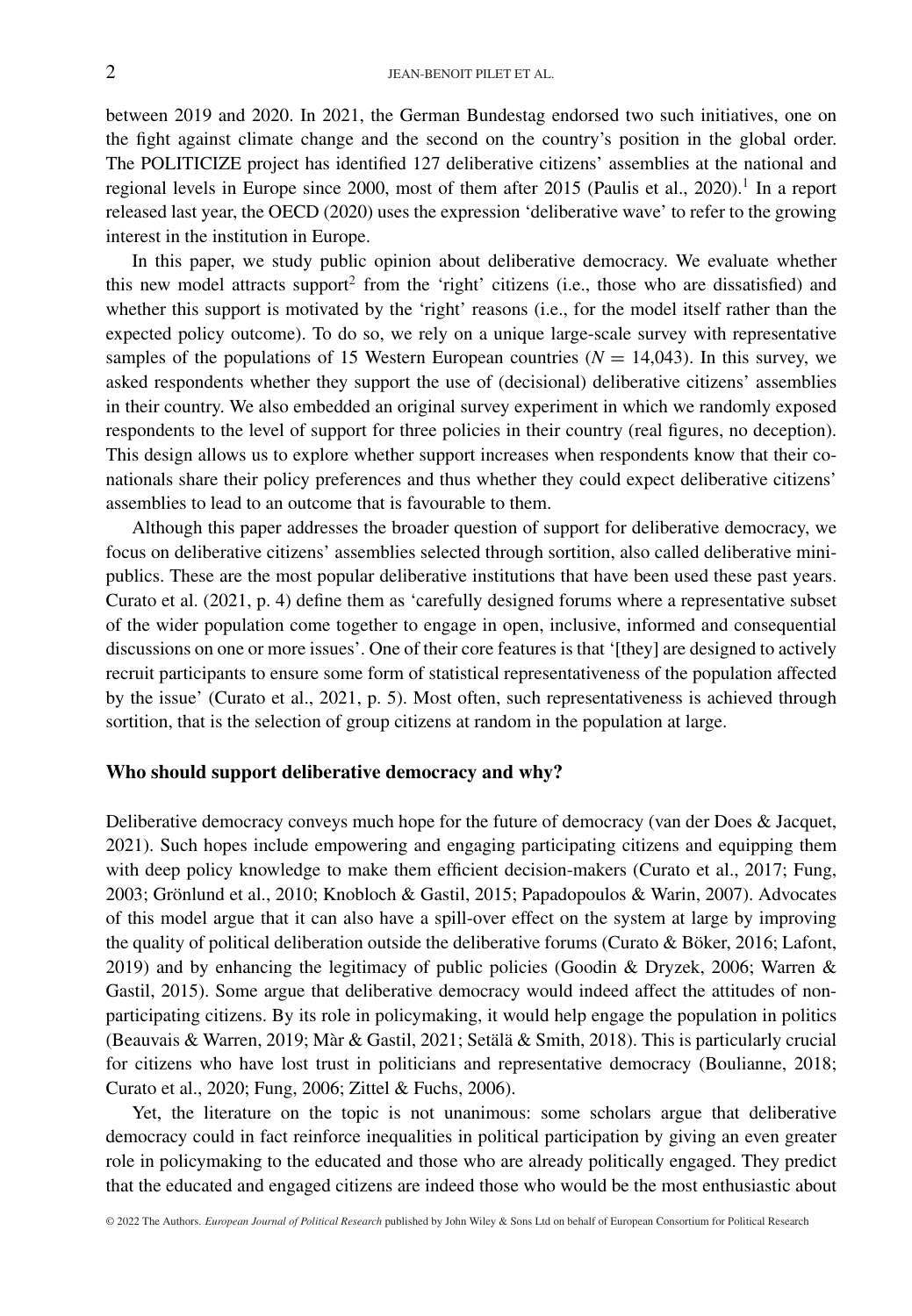these forums and then the most likely to accept to participate (Fournier et al., 2011; Gerber et al., 2016; Jacquet, 2017; Rojon & Pilet, 2021; Sanders, 1997; Young, 2003). Lafont, for instance (2015, 2017, 2019) warns that the disengaged might reject deliberative instruments if they feel alien to the participants, their preferences and their decisions. Moreover, she argues that the public might not be on board as participating citizens, unlike elected politicians, are by design not accountable to the rest of the society.

Connecting those debates, we study in this paper whether Western Europeans support deliberative democracy and whether it has the potential to deliver its promise of re-engaging disenfranchised citizens. In particular, we evaluate (1) whether those who are dissatisfied are the most supportive of the model and (2) whether support is driven by the institution itself rather than an expectation regarding a favourable policy outcome. First, the deliberative model should in theory be particularly popular among those who are disengaged from, dissatisfied with, and marginalized by representative democracy. The institution would indeed give them an alternative platform to participate in policymaking (Talukder & Pilet, 2021; Webb, 2013 ). However, the opposite might be true as well. The resource model of participation indeed states that citizens with high levels of socio-economic resources are more likely to be politically engaged and participate in politics (Almond & Verba, 1963; Brady et al., 1995; Dalton & Welzel, 2014; Norris, 2011). Hence, the alternative hypothesis is that deliberative democracy is primarily appealing to citizens who are already highly engaged with, and interested in, representative politics. Those citizens might like these institutions because they give them the possibility to participate even more in policymaking, beyond the simple act of voting once every few years (Dalton, 2004). Identifying who supports deliberative democracy is thus important to evaluate if this model can re-engage the dissatisfied or maintain (or even worsen) the gap in political participation.

Second, still from the perspective of finding out whether deliberative democracy can deliver its promise, it is not enough to know whether the 'right' citizens support it; we also need to know whether they do so for the 'right' reasons. Citizens' support for a political institution can be driven by a belief that the institution itself is good, for example, because it is seen as fair or efficient, or by a selfish motivation that the institution is likely to lead to an outcome that is favourable to them (Esaiasson et al., 2019; Werner & Marien, 2022). For example, a citizen might support deliberative democracy because they prefer the likely policy that will be implemented at the end of the process. Studying motivations behind support for the deliberative model is thus important because if this support is contingent on the expected policy outcome, it is necessarily fragile. As soon as the outcome stops being favourable, citizens will stop supporting it. The question of losers' consent, that is, the propension of citizens to accept the possibility of losing without questioning the political institution that led to this defeat, is fundamental to the functioning of any democratic model, including deliberative democracy (Anderson et al., 2005; Chang et al., 2014).

## **Hypotheses**

In order to build hypotheses about who supports deliberative citizens' assemblies and why, we mobilize the theoretical literature on the virtues of deliberative democracy, as well as the recent empirical studies that investigate public support for deliberative institutions (e.g., Boulianne, 2018; Bedock & Pilet, 2020a; Goldberg, 2021; Jacobs & Kaufman, 2021; Már & Gastil, 2021, Pow, 2021; Rojon et al., 2019; Rojon & Pilet, 2021; Talukder & Pilet, 2021; van der Does & Kantorowicz, 2021). We also build on the numerous studies that examine support for referendums and, more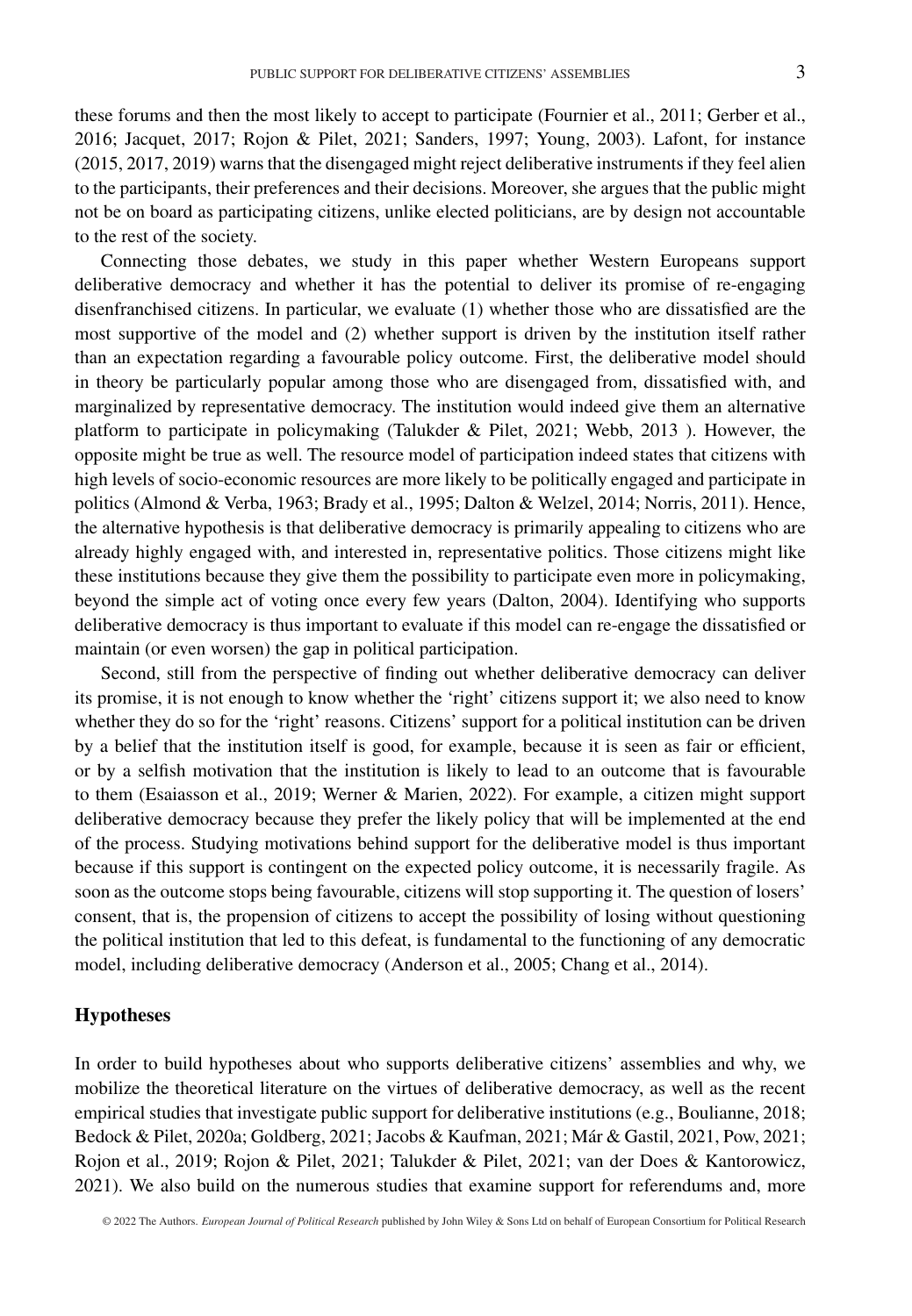generally, for a greater role of citizens in policymaking (e.g., Bowler et al., 2007; Christensen, 2020; Dalton et al., 2001; Donovan & Karp, 2006; Esaiasson et al., 2019; Gherghina & Geissel, 2019, 2020; Landwehr & Harms, 2020; Neblo et al., 2010; Schuck & de Vreese, 2015; Webb, 2013; Werner, 2020). Even though these studies do not focus on support for deliberative democratic instruments, they explore, just like us, the question of whether empowering citizens by giving them a more direct role in policymaking can re-engage them in politics (Bedock, 2017).

We propose three sets of hypotheses. The first two address the question of who should support deliberative citizens' assemblies. According to the literature, there are two groups of determinants. The first one is political engagement (Bowler et al., 2007). Citizens who are very active and highly interested in politics should be more demanding of these institutions, as they might be no longer be satisfied with the simple act of voting in elections. They might want more opportunities to voice their concerns. Bowler et al. (2007) refer to them as 'engaged', Norris (2011) as 'critical' and Dalton and Welzel (2014) as 'assertive' citizens. Some studies claim that engaged citizens should be more positive about deliberative democracy than about referendums because they have an even more active role in the former. With deliberative institutions, they can indeed actively participate in political discussions and try to convince others about their policy preferences (Anderson  $\&$ Goodyear-Grant, 2010).

We measure political engagement in two different ways and formulate two different hypotheses. On the one hand, we measure political engagement directly using attitudinal variables related to the concept. We posit that support for deliberative citizens' assemblies should be stronger among citizens who are highly interested in politics and who feel politically competent. On the other hand, we measure it indirectly using socio-demographic variables that are directly associated with political engagement and should thus be indirectly associated with support for deliberative citizens' assemblies. We know from the 'resource model' that citizens who have many socio-economic resources, typically education and wealth, are more engaged and participative in politics (Brady et al., 1995). They should, thus, also be supportive of a greater role of citizens in policymaking. Several studies find a positive correlation between socioeconomic status and support for the direct involvement of citizens in policymaking (Coffé & Michels, 2014; Dalton & Welzel, 2014; Del Río, Navarro & Font, 2016; Vandamme et al., 2018; Webb, 2013). This leads to the first group of hypotheses related to the engaged citizens' thesis:

- *H1a*: Support for deliberative citizens' assemblies selected through sortition is higher among engaged citizens.
- *H1b*: Support for deliberative citizens' assemblies selected through sortition is higher among citizens who are better off in terms of education and income.

The second group of determinants of support for deliberative citizens' assemblies is related to dissatisfaction with representative politics.<sup>3</sup> This concerns citizens who are unhappy with the current system (Bengtsson & Mattila, 2009; Bowler et al., 2007; Del Río, Navarro & Font 2016; Coffé & Michels, 2014; Jacquet et al., 2022; Webb, 2013). We measure political dissatisfaction using direct attitudinal variables: a negative evaluation of the way democratic institutions work, and a negative judgment of the main actors involved, that is, governments and politicians (Allen  $\&$ Birch, 2015; Gherghina & Geissel, 2019; Schuck & de Vreese, 2015). Regardless of the source of dissatisfaction, dissatisfied citizens should be more supportive of deliberative citizens' assemblies. This leads to a second hypothesis: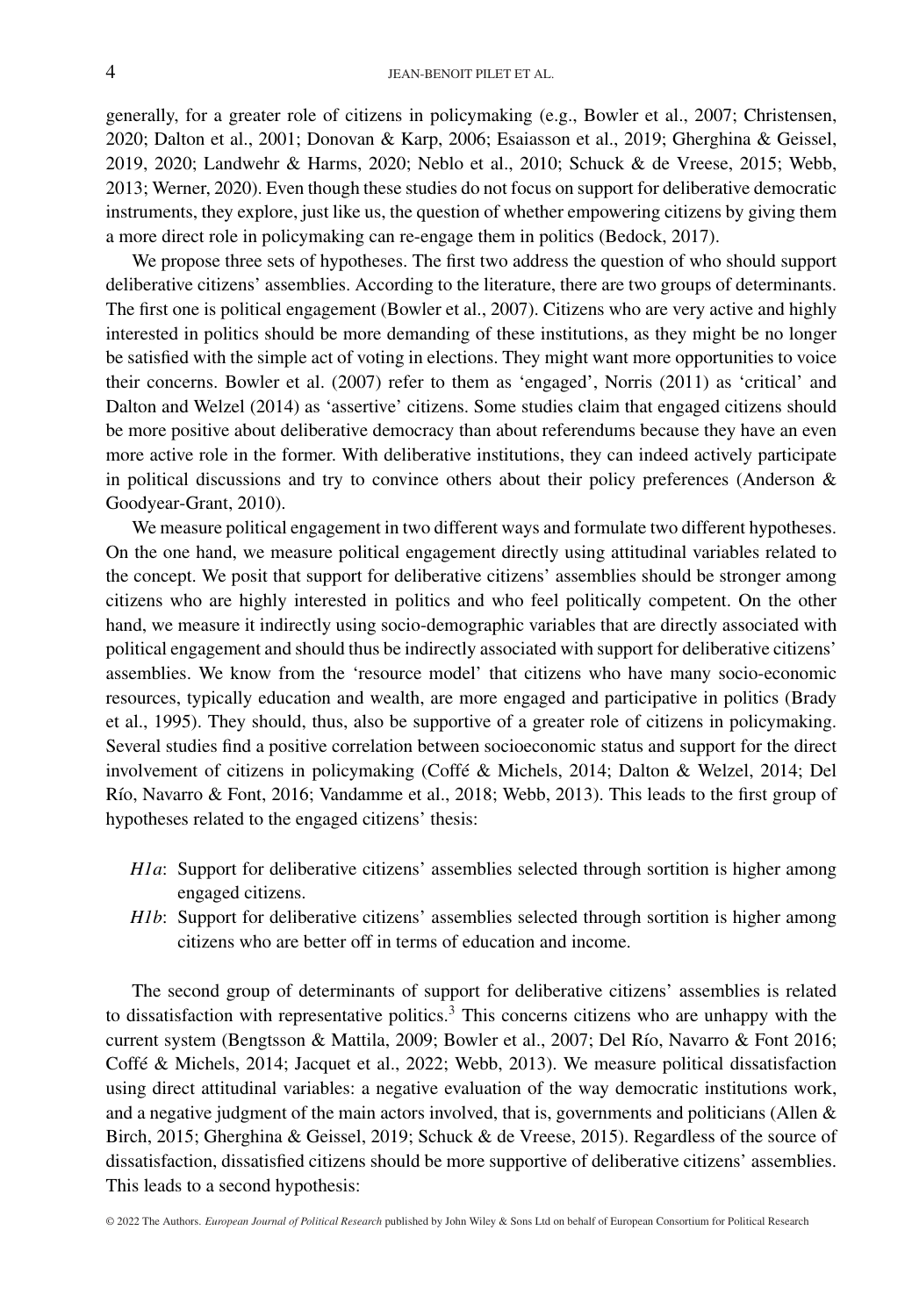*H2*: Support for deliberative citizens' assemblies selected through sortition is higher among politically dissatisfied citizens.

The third hypothesis addresses the question of why people support deliberative citizens' assemblies. The literature usually distinguishes two types of motivation that drive support for political institutions: (1) the adhesion to the institutions themselves, for example, because they are considered fair, efficient or, more generally, positive for the community and (2) a selfish desire for the policy outcome that it is expected to emerge from these institutions (Christensen et al., 2019; Esaiasson et al., 2019; Werner & Marien, 2022). This line of reasoning, sometimes labelled 'outcome favourability', is quite common in the literature. There is, for example, evidence that citizens prefer the electoral system that gives an advantage to their preferred party or candidate (Aldrich et al., 2014; Banducci & Karp, 1999), that they are also keener on organizing a referendum on a policy issue when they recently won a referendum on a similar one (Brummel, 2020) or when they know that their policy preference is shared by the majority of their co-nationals (Landwehr & Harms, 2020; Werner, 2020). This pattern also exists in the choice of other institutions including those of technocratic governance (Arnesen, 2017; Beiser-McGrath et al., 2022; Esaiasson et al., 2019; Harms et al., 2021; Landwehr & Leininger, 2019; van der Does & Kantorowicz, 2021).

In our third hypothesis, we apply the same logic to deliberative citizens' assemblies selected through sortition. If a citizen's support is driven by outcome favourability, it should increase with the probability that the institution leads to the implementation of their favourite policy. Since these assemblies are composed of citizens randomly selected from the population at large, the likelihood of this policy being implemented increases with the share of other citizens preferring this policy.4 In other words, if one knows that their views are shared by most of their co-nationals, they should support deliberative citizens' assemblies as they will likely lead to a policy outcome that they like. The third hypothesis is thus the following:

*H3*: Support for deliberative citizens' assemblies selected through sortition is higher when citizens know that their preference for a certain issue is shared by their co-nationals.

### **Research design**

#### *Data*

We conducted a web-based survey between 2 March and 3 April 2020, for which we interviewed 15,406 adults across 15 Western European countries: Austria, Belgium, Denmark, Finland, France, Germany, Greece, Ireland, Italy, the Netherlands, Norway, Portugal, Spain, Sweden, and the United Kingdom.<sup>5</sup> The respondents were recruited by the survey company DyNata (formerly known as Survey Sampling International, [https://www.dynata.com/,](https://www.dynata.com/) last accessed on 18 May 2022), which used country-specific age, gender, education, and region quotas matched to the latest census data to ensure that each national sample is representative of the population of the corresponding country on these socio-demographic characteristics. These quotas were strictly applied until the end of the data collection. The survey took about 15 minutes and included questions about political attitudes and preferences. We believe the case of Western European countries is particularly informative because these countries have a long tradition of representative democracy, which means that citizens have had the opportunity to experience it and identify its advantages and limits.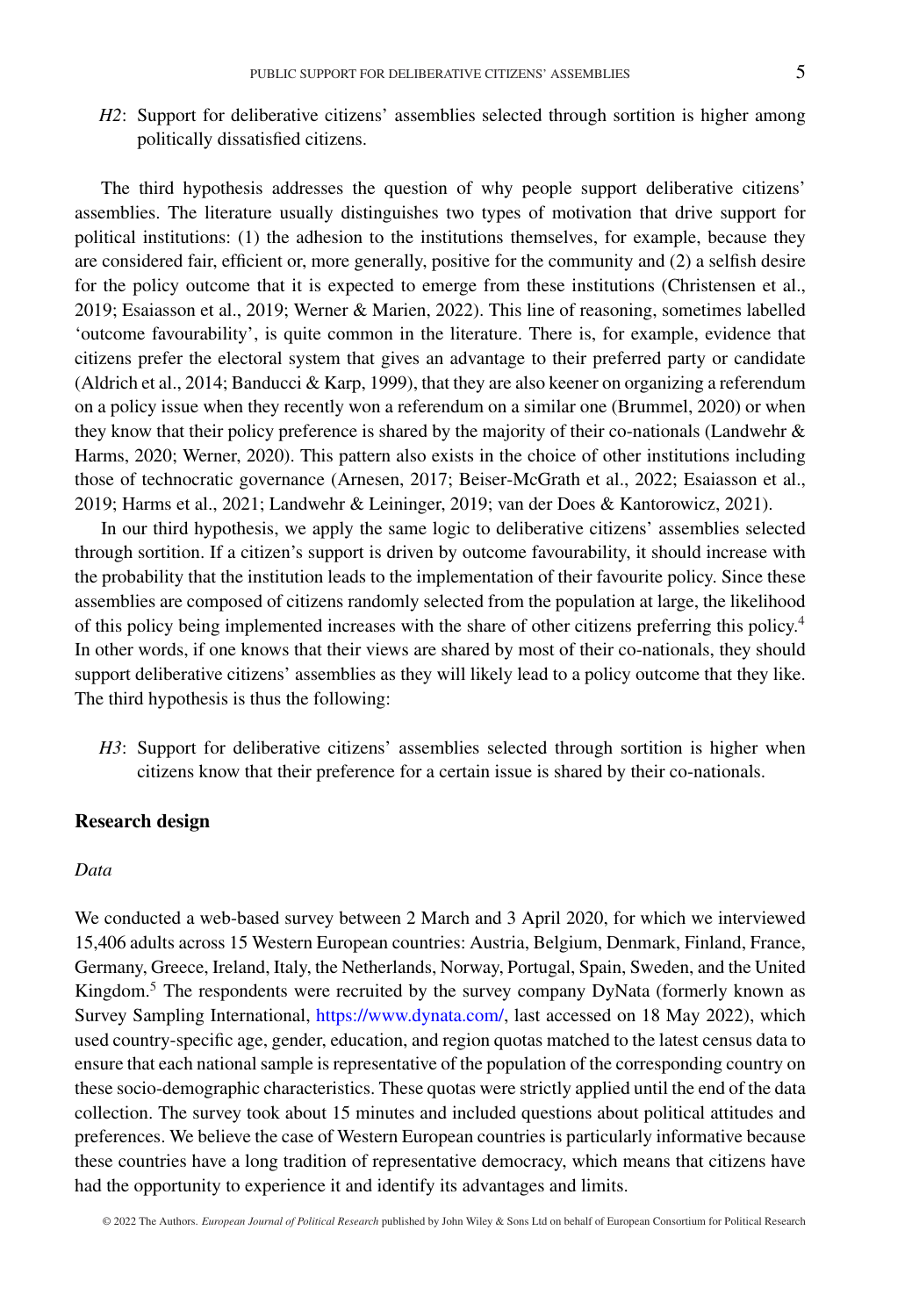### *Dependent variable*

To test H1 and H2, we use a dependent variable that captures support for deliberative citizens' assemblies in general. Throughout the middle of the survey, we introduced respondents to the idea of deliberative citizens' assemblies selected through sortition with a short message:

People sometimes talk about the possibility of letting a group of citizens decide instead of politicians. These citizens will be selected by lot within the population and would then gather and deliberate for several days in order to make policy decisions, like politicians do in parliament.

This is obviously a simplification of the institution. However, with this kind of web-based survey interface, written instructions need to be short and simple to ensure readability and understanding, and further maximize the likelihood of receiving meaningful answers. This is particularly important when the questions revolve around objects like deliberative citizens' assemblies that might not be well-known to all respondents, compared to long-standing institutions like referendums (Bächtiger & Goldberg, 2020).

The short description of deliberative citizens' assemblies in our survey covered their two main characteristics: (1) composed of citizens selected by lot who (2) convene to deliberate on policy issues. For this reason, we expect answers to be meaningful. In fact, we observe that only 5% of all respondents answered 'don't know' to this question (we removed them from the dataset). Nevertheless, we cannot fully discard the possibility that some respondents would have answered differently if they would be provided with more information.

After the short description of deliberative citizens' assemblies, we asked respondents to answer the following question: 'Overall, do you think it is a good idea to let a group of randomly-selected citizens make decisions instead of politicians on a scale going from 0 (very bad idea) to 10 (very good idea)?' Importantly, with this question, we referred to deliberative citizens' assemblies as an alternative policymaking institution. We acknowledge that this is a radical form, as in most instances these assemblies are simply consultative (Paulis et al., 2020; Setälä, 2017; Setälä & Smith, 2018). We nonetheless opted for a decisional version of the institution to reveal respondents' preferences by increasing the stakes. We feared that even those who do not particularly like deliberative citizens' assemblies would still report some support for a consultative version of the institution because they see it as 'harmless'. However, we keep the radical nature of the question in mind while interpreting the results below, as previous studies indicate a higher level of public support for the consultative version than for the decisional one (Bedock & Pilet, 2020a; Rojon & Rijken, 2021).

The left panel of Figure 1 reports the distribution of the dependent variable among all respondents in the form of a histogram.<sup>6</sup> First, it reveals that support for deliberative citizens' assemblies is not particularly high. The median is below the midpoint of the 0–10 response scale (4.32). We need to be cautious about the interpretation of this result, however, given that we presented in the survey the institution as decisional (see above). Second, we observe a large standard deviation (3.05). This high dispersion seems to be mainly driven by the high proportion of respondents (about 18%) who think that citizens' assemblies are a 'very bad idea' (0 on the 0–10 scale). By contrast, about 6% think that the institution is a 'very good idea' (10 on the 0–10 scale). There is thus a rather high polarization on the topic, although 14% of the respondents seem to be indifferent (5 on the 0–10 scale).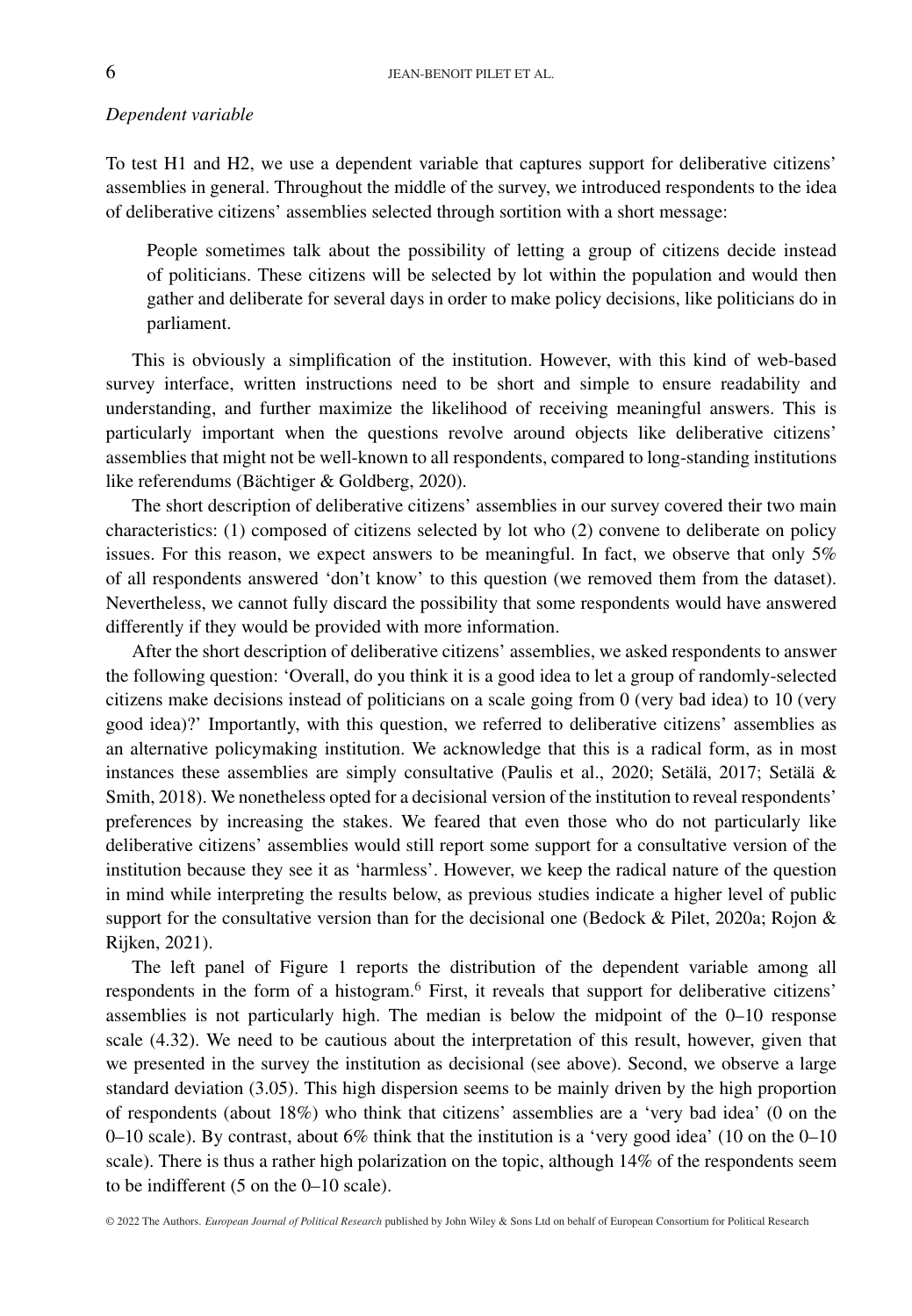

*Figure 1.* Distribution of the dependent variable.

The right panel of Figure 1 reports the distribution of support for deliberative citizens' assemblies per country in the form of boxplots. It reveals that the median is either 4 or 5 on the 0–10 scale, the first quartile either 2 or 3, and the third one either 6 or 7. Strikingly, although Denmark, Norway (median at 3 and Q1 at 0) and Italy (median at 4, Q1 at 0) show slightly lower levels of support and French-speaking Belgium (median at 6 and Q3 at 7) slightly higher levels, support for deliberative citizens' assemblies are relatively constant across countries.

Explaining these (relatively minor) cross-country variations falls beyond the scope of this paper, especially since the survey only covers 15 countries and does not give us a lot of variations in terms of relevant macro variables. That said, one possible explanation could be past exposure to the deliberative citizens' assemblies and thus familiarity with their positive and/or negative aspects. Although it is unreasonable to think that many West Europeans know about them, it is possible that some of those who live in a country where they have been used are more familiar. We thus explore the correlation between our dependent variable and another one measuring the number of deliberative citizens' assemblies organized in the respondent's country since 1990 at the national and regional levels (taken from Paulis et al., 2020). This correlation is almost null (i.e., 0.03), which either means that past exposure does not increase familiarity (deliberative citizens' assemblies are not much mediatized) or that familiarity does not affect support.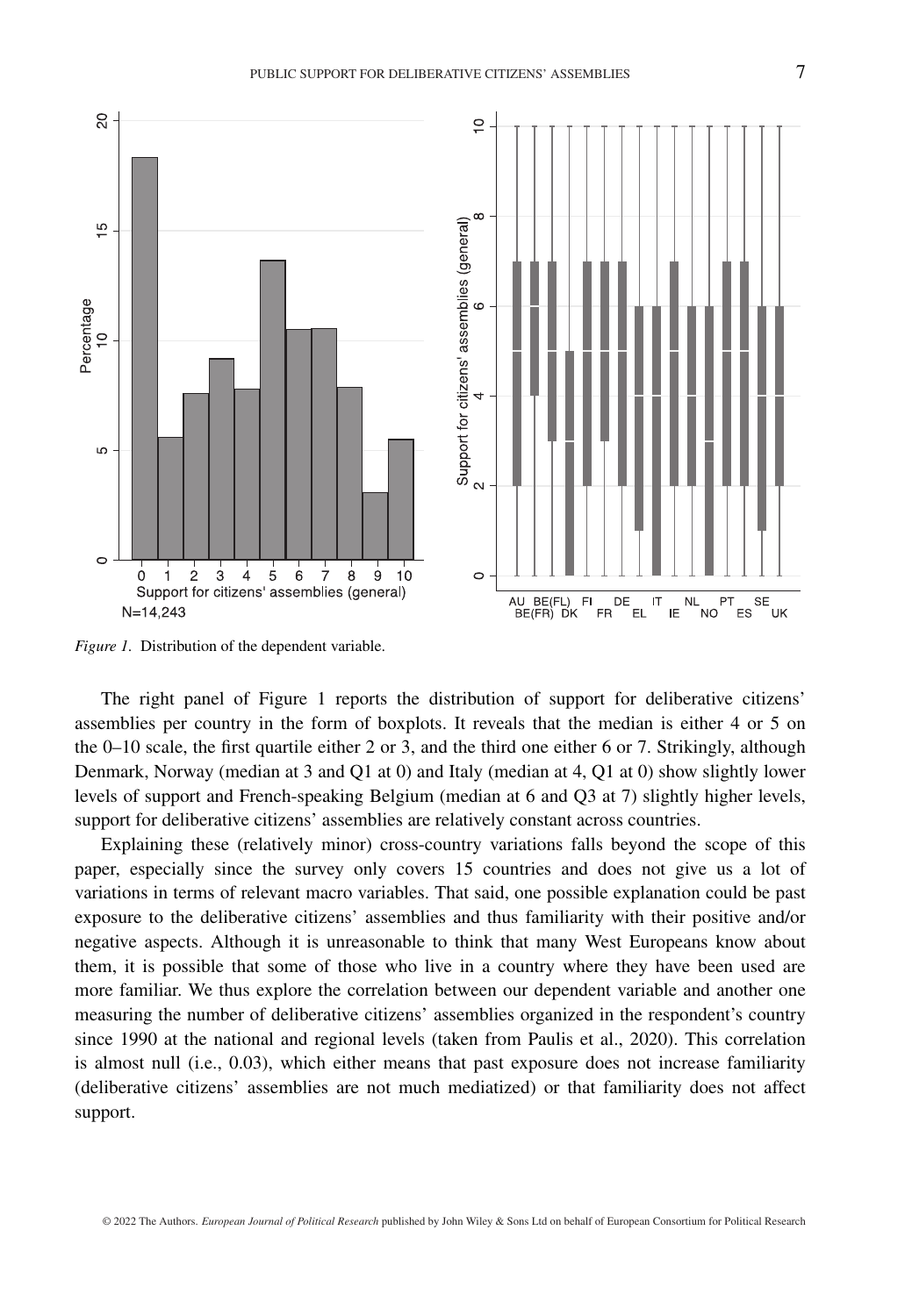

*Figure 2.* Predictive support for citizens' assemblies as treatment varies.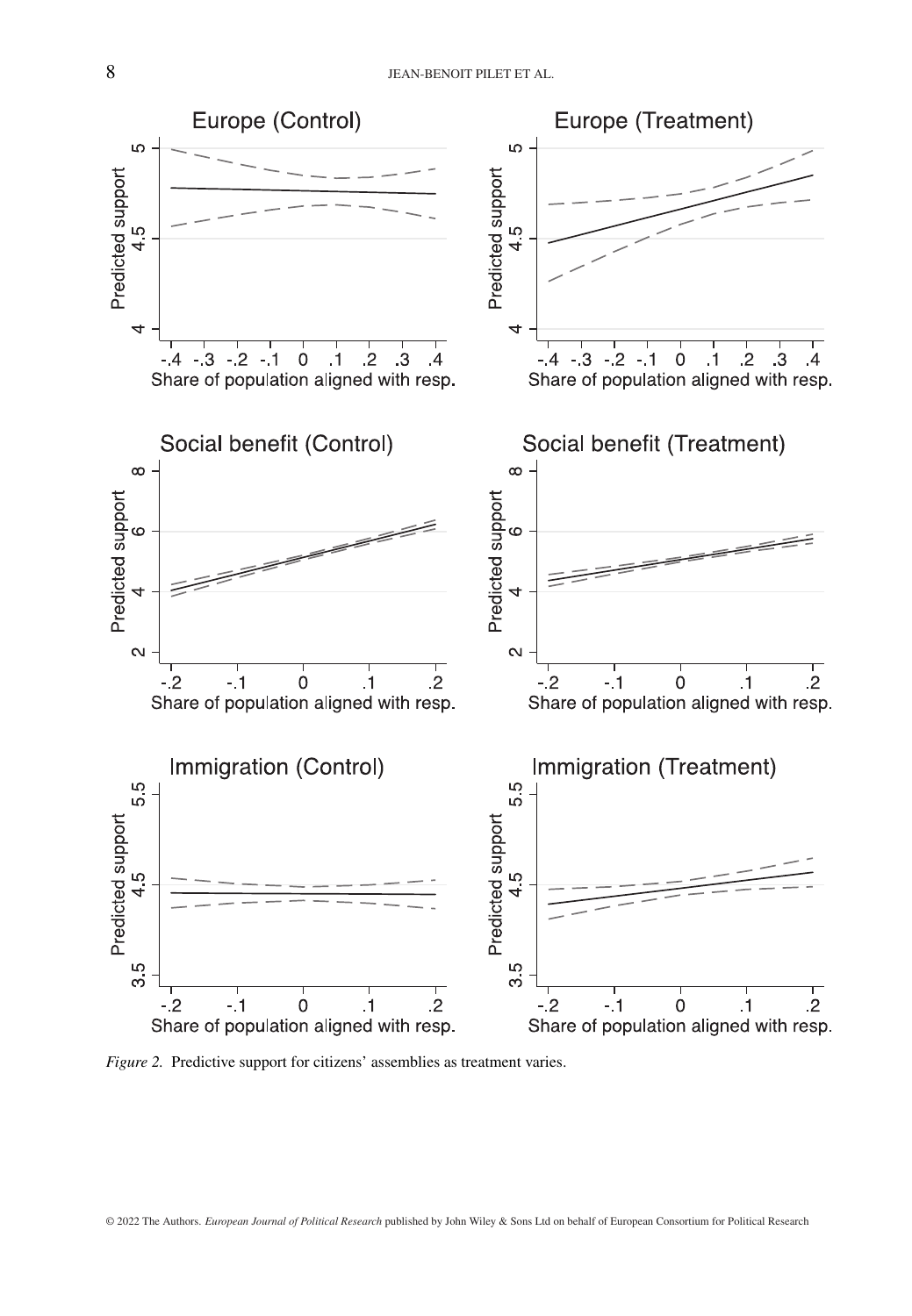#### *Independent variables*

We asked the questions aimed at testing H1a, H1b and H2 at the beginning of the survey. To test H1a, we use two well-known indicators of political engagement: self-reported political interest (1 not interested at all, 4 very interested) and self-reported political competence (politics is too complicated for people like me, 1 strongly agree, 4 strongly disagree). This last survey question is usually used to measure internal political efficacy (Craig & Maggiotto, 1982). In order to test H1b, we use highest education attainment (for the sake of comparison between countries we recoded the education variables in three levels, 0 no secondary degree, 1 secondary degree, 2 university degree) and feeling of income security (how you feel about your household's income nowadays? 1 find it difficult to very difficult to live, 4 living comfortably). This subjective income variable has the advantage of having fewer missing values than the one about objective income (because of respondents refusing to answer). It is also more comparable across countries with different costs of living.

To test H2, we use two survey questions to measure political dissatisfaction. First, we use satisfaction with the way democracy works in the country (0 extremely dissatisfied, 10 extremely satisfied). Second, we use a set of questions from the literature on populism and anti-elite sentiment (Castanho Silva et al., 2020). We asked respondents to give their degree of agreement (1 strongly agree, 4 strongly disagree) with the following two statements: 'the government is run by a few big interests looking out for themselves' and 'government officials use their power to try to improve people's lives'. After inverting the variable relative to the second statement, we sum the two and divide them by two (Cronbach alpha  $= 0.47$ ). The aggregate variable thus measures the respondent's evaluation of elites and ranges from 1 (very negative) to 4 (very positive)

We also use a few control variables in our regression. In line with standard practices, we include both socio-demographic variables as well as attitudes that are linked to support for greater citizen participation in policymaking in the existing literature. These are age, gender (0 male, 1 female), urbanization (1 living in a farm or home in the countryside, 5 living in a big city), voting (0 not voted at last election, 1 voted), voting for the incumbent (0 intention to vote for another party than one in government, 1 intention to vote for a party in government) and self-reported left-right position (0 extreme left, 10 extreme right).

### *Experiment*

To test H3, we embedded in our survey an experiment revolving around three specific policy issues, that is, European integration, social benefits and immigration. $8$  First, at the beginning of the questionnaire, we elicited policy preferences about these three issues using the related questions from the European Social Survey [\(https://www.europeansocialsurvey.org/,](https://www.europeansocialsurvey.org/) last accessed on 18 May 2022).<sup>9</sup> Second, right before the questions about deliberative citizens' assemblies, we added an experimental vignette: at random, we exposed half of the respondents to the proportion of citizens in their country who share their policy preference about each of the three issues (in particular, the proportion of those who agree or strongly agree with the three policy statements). Importantly, this vignette included real figures from the latest wave of the European Social Survey (from 2018 or 2016 depending on country and data availability). $10$ 

Third, we asked respondents about their level of support for the deliberative citizens' assemblies if they were applied to the three specific policy issues. This question appeared on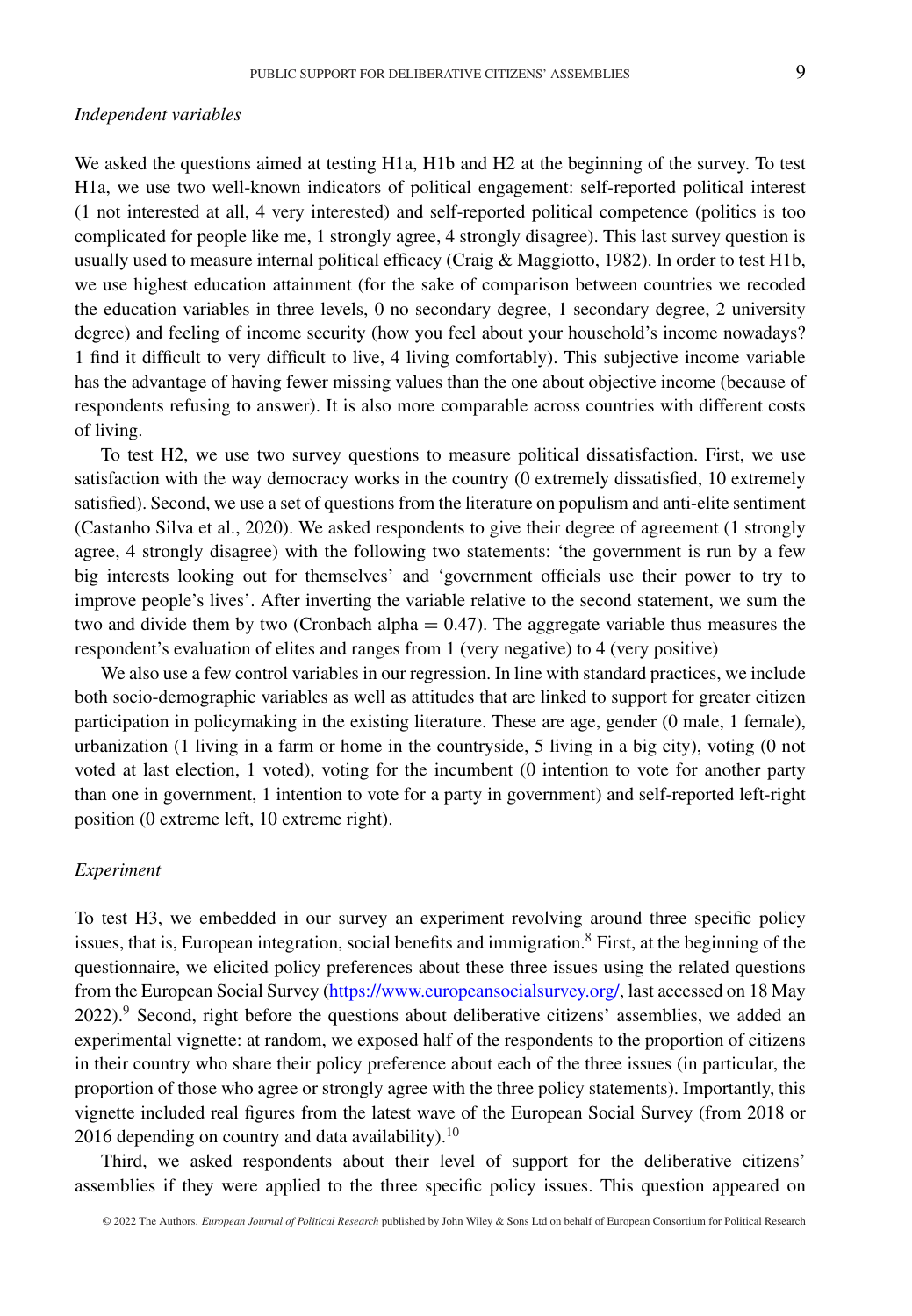the same screen as the experimental vignette, and right before the question about support for deliberative citizens' assemblies in general.<sup>11</sup> In Appendix D, we report the balance test showing that the treatment assignment was unrelated to pre-treatment variables. In Appendix E, we report the result of a manipulation check, which shows that the experimental vignettes indeed made respondents update their beliefs about the preferences of their co-nationals for the three policy issues.

According to H3, we expect that a respondent will be supportive of deliberative citizens' assemblies if they know that their views are shared by many of their co-nationals. To capture this, we use two variables for each of the three policy issues. The first one is simply a binary variable capturing whether the respondent saw the vignette or not (0 control group, 1 treatment group). The second one is a construct variable that captures whether the respondent's preference for each of the three policy issues is shared by their fellow citizens and by what margin. We call this variable the 'Share of population aligned with respondent'. It is as follows:

For respondents in favour of policy issue *i*,

Share of population aligned with respondent<sub>*i*</sub> = (Support for issue in population<sub>*i*</sub> - 0.50).

For respondents against policy issue *i*.

Share of population aligned with respondent<sub>*i*</sub> =  $-$  (Support for issue in population<sub>*i*</sub> – 0.50).

The variable can go from  $-0.5$  to  $+0.5$ . A negative value means that the respondent's preference for a given policy issue is not supported by a majority of their co-nationals, and a positive value means that it is.<sup>12</sup> Zero means that exactly 50% of citizens in the country are in favour of it. For example, someone against European integration in a country where 65% of the population is also against it has a score of 0.15 on this variable (=0.65−0.50). Another respondent in favour of European integration in the same country has a score of  $-0.15$  (= $-(0.65-0.50)$ ). Note that respondents who are indifferent to the policy issues (neither agree nor disagree with the policy statement) are assigned 0 on this variable. Our expectation is that for respondents who received the experimental vignette, the variable 'Share of population aligned with respondent' should be positively associated with support for deliberative citizens' assemblies. In our regression, we test this by adding an interaction term between the construct variable and the binary treatment variable.

Such an experimental design has some key advantages for eliciting the motivations that drive support for political institutions. First, by providing respondents with the real proportion of conationals sharing their views (instead of asking their perception of this proportion), we reduce the interference of uncertainty and 'wishful thinking' (i.e., one's propensity to exaggerate the proportion of co-nationals sharing their views). Second, we introduce an exogenous variation in the variables of interest, which then leads to a more credible causal identification of the effect of the independent variable on the dependent variable. Finally, by using real figures from the European Social Survey, we do not deceive respondents, which would be ethically questionable.<sup>13</sup>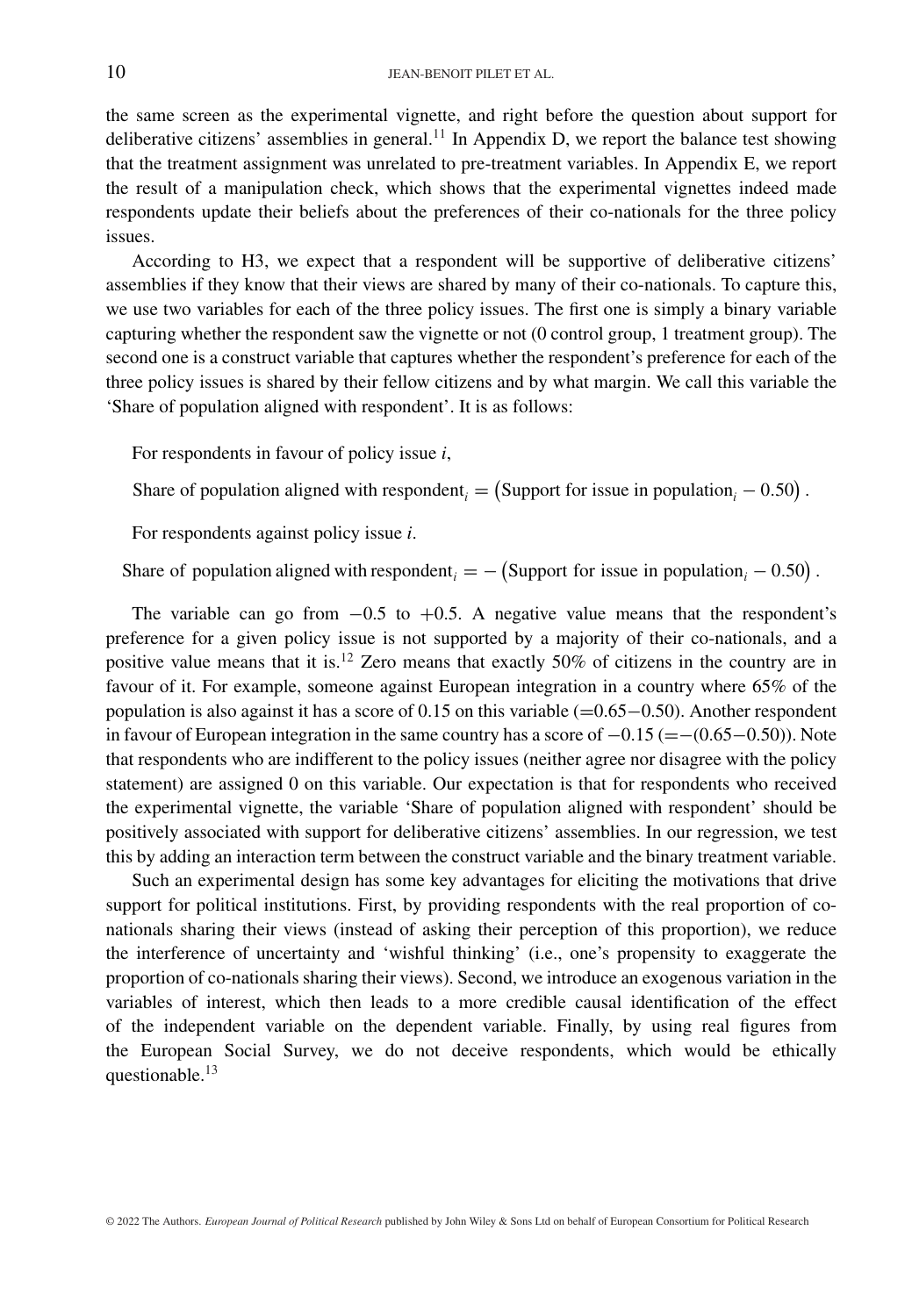|                             | Support (general) | Support (general) |
|-----------------------------|-------------------|-------------------|
| Gender                      | $-0.17***$        | $-0.14***$        |
|                             | (0.05)            | (0.06)            |
| Education                   | $-0.35***$        | $-0.26***$        |
|                             | (0.04)            | (0.05)            |
| Age                         | $-0.02***$        | $-0.02***$        |
|                             | (0.00)            | (0.00)            |
| Income                      | $-0.26***$        | $-0.18***$        |
|                             | (0.03)            | (0.03)            |
| Urbanization                | 0.03              | 0.03              |
|                             | (0.02)            | (0.02)            |
| Political competence        |                   | $-0.62***$        |
|                             |                   | (0.03)            |
| Political interest          |                   | $0.23***$         |
|                             |                   | (0.04)            |
| Satisfaction with democracy |                   | $0.03***$         |
|                             |                   | (0.01)            |
| Left-right placement        |                   | $0.11***$         |
|                             |                   | (0.01)            |
| Evaluation of elites        |                   | $-0.66***$        |
|                             |                   | (0.05)            |
| Voting                      |                   | 0.07              |
|                             |                   | (0.09)            |
| Voting incumbent            |                   | $-0.18***$        |
|                             |                   | (0.07)            |
| Country FE                  | <b>YES</b>        | <b>YES</b>        |
| Constant                    | $6.08***$         | $7.95***$         |
|                             | (0.17)            | (0.24)            |
| Observations                | 13,988            | 10,848            |
| $R$ -squared                | 0.05              | 0.12              |

*Table 1.* Regressions about who support deliberative citizens' assemblies

*Note*: Entries are coefficient estimates from OLS regressions predicting support for deliberative citizens' assemblies selected through sortition in general. Standard errors are in parentheses.

*;* ∗∗*p <* 0.05; ∗∗∗*p <* 0.01 (two-tailed).

# **Results**

## *Who supports deliberative citizens' assemblies?*

Table 1 reports the results of two Ordinary Least Squares (OLS) regressions predicting support for deliberative citizens' assemblies selected through sortition in general. In the first one, we only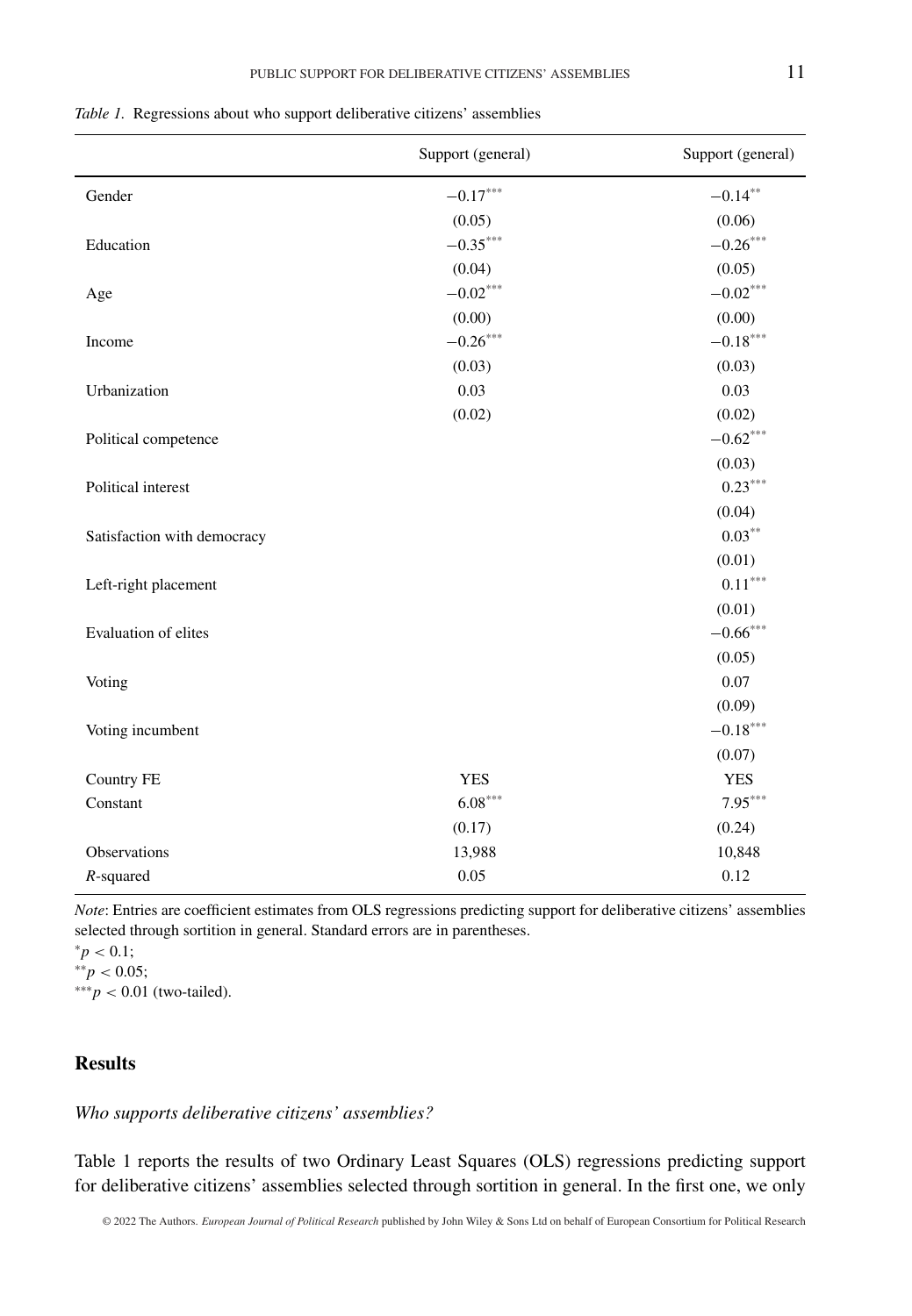include the socio-demographic variables presented above as predictors. In the second, we also include those capturing political attitudes. The reason for having two separate regressions comes from the possibility that political attitudes are the products of socio-demographic characteristics. In including both as predictors, the coefficient estimates relative to socio-demographic characteristics can thus be altered by a post-treatment bias. In each of these two regressions, we use country fixed effects to account for differences between countries.

We find little evidence for H1a and H1b. We do not observe stronger support among respondents who have high levels of political engagement. The only independent variable measuring the concept that is positively correlated with the dependent variable is political interest  $(p < 0.01)$ . Yet, the magnitude of this correlation is small. Going from the minimum to the maximum of the variable (1–4, i.e., the 'full effect') increases support for deliberative citizens' assemblies by 0.90, which is less than a third of the standard deviation of the dependent variable. This effect could be explained by the greater familiarity with the institution of respondents who are highly interested in politics (Michels, 2011).

By contrast, political competence on the one hand, and education and income on the other, are all negatively associated with the dependent variable  $(p < 0.01)$ . The correlations are stronger than those with political interest. The full effects vary between  $-1.00$  and  $-1.40$  for income and education and −1.90 for political competence. This last effect corresponds to a reduction of 60% of the standard deviation of the dependent variable. In other words, the results point in the direction of stronger support for deliberative citizens' assemblies among *less* politically engaged respondents. Interestingly, we also observe stronger support among specific social groups who tend to be more politically disengaged such as women and youth.

By contrast, we find stronger evidence for H2. Contrary to the hypothesis, satisfaction with democracy seems to be positively correlated with support for deliberative citizens' assemblies. However, this correlation is weak (full effect  $= +0.20$ ) and barely statistically significant ( $p < 0.1$ ) despite the sample size of more than 10,000 respondents. By contrast, there is a strong correlation between the evaluation of elites and the dependent variable. The full effect is −2.72 (*p <* 0.01), which corresponds to a decrease of 90% of the standard deviation of the dependent variable. This suggests that support for deliberative citizens' assemblies is stronger among citizens who hold negative views of political elites.

To assess the robustness of these results, we conduct a series of supplementary tests. First, since we asked the question used as the dependent variable after exposure to the experimental vignette, we reproduce the analysis of Table 1 by reducing the sample to the control group. Appendix F shows that results are very similar. Second, we reproduce the analysis by grouping the 'engaged' (political interest and political engagement) and 'dissatisfied' independent variables together (satisfaction with democracy and evaluation of elites) to make the results less sensitive to mistakes and errors in individual variables. After standardizing each variable between 0 and 1, we form aggregate indicators of the two concepts in summing the related variables. Appendix F shows that the more politically dissatisfied a respondent is, the more supportive they are of deliberative citizens' assemblies ( $p < 0.01$ ), but that political engagement is negatively associated with the dependent variable ( $p < 0.01$ ), which confirms the findings of Table 1.

Third, we reproduce the analysis by using a multinomial logit regression predicting a negative evaluation of deliberative citizens' assemblies (0–3 on the original 0–10 scale), or a positive one  $(7-10)$ , relative to a neutral one  $(4-6)$ . This extra analysis allows us to check whether the effects presented in Table 1 are symmetric. Results in Appendix F show that they are. The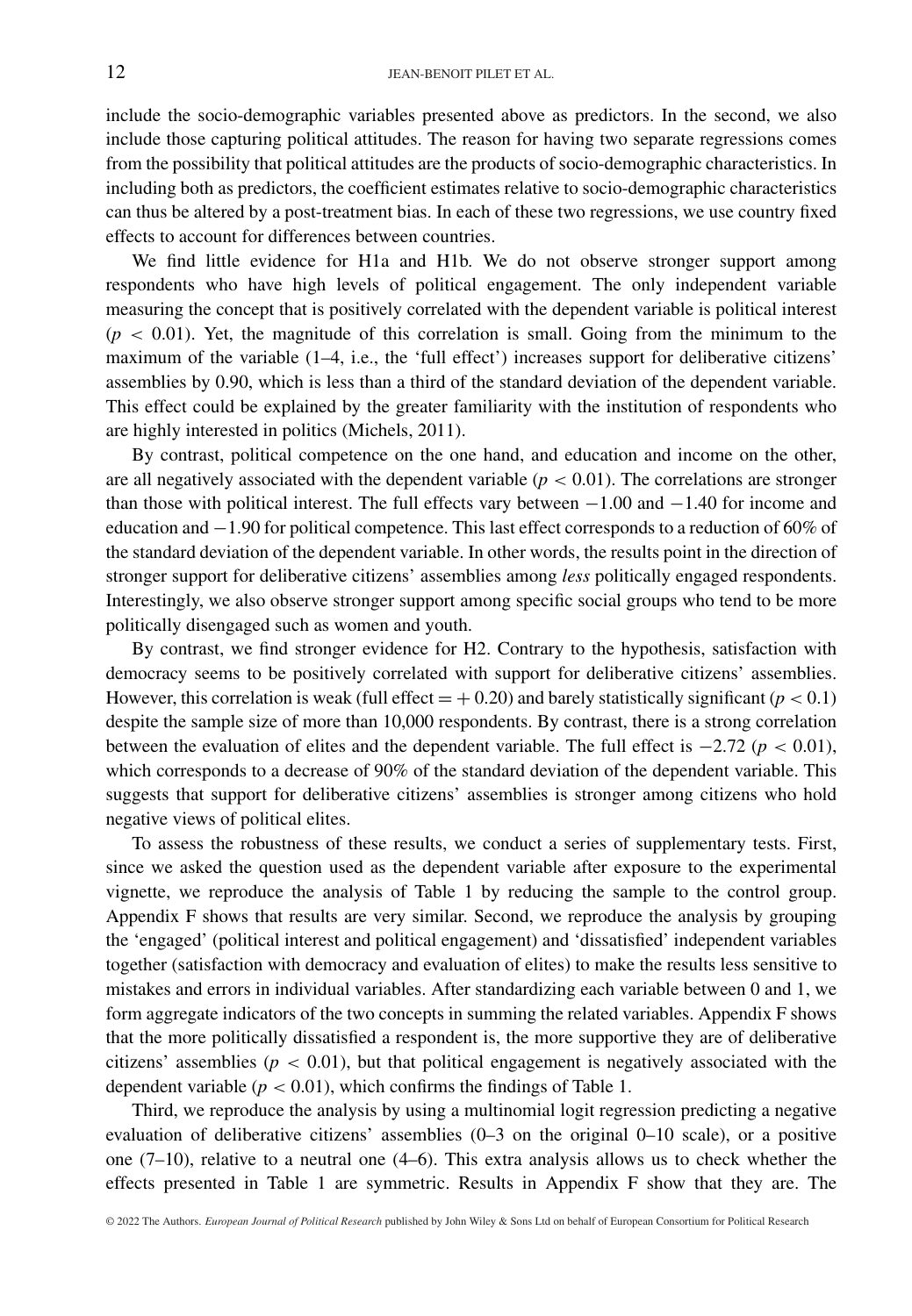only independent variable that does not seem to have a symmetric effect is political interest. The variable is positively correlated with both positive and negative evaluations of deliberative citizens' assemblies, which means that respondents with a low level of political interest are mostly indifferent to the institution and that those with a high level are polarized. Finally, we reproduce the analysis of Table 1 by replacing the dependent variable with each of the three policy-specific dependent variables. Appendix G shows that the results are also sensibly similar, which indicates that the determinants of support are similar across policy issues.

Finally, we evaluate the stability of our results across countries. First, we reproduce the analysis in Table 1 in each of the 15 countries covered in the survey, separately. Appendix H shows that the negative correlation between the dependent variable and education, political competence and evaluation of politicians is very robust: they exist in virtually all countries. Second, we reproduce the analysis of Table 1 by considering the number of deliberative citizens' assemblies organized in the country at the national or regional levels since 1990 (Paulis et al., 2020). We add an interaction between this variable and each of the independent and control variables of the regression. Appendix I shows that none of the interactions with the independent variables involved in the hypotheses is statistically significant, which indicates that the determinants of support for deliberative citizens' assemblies are no different among respondents who live in a country where such initiatives are frequent, compared to those who live in a country where they are not.

Overall, we find evidence in favour of H2, but not for hypotheses H1a and H1b. Supporters of citizens' assemblies selected through sortition seem to be rather disengaged or politically dissatisfied: they have low education levels, a negative opinion about political elites, and do not feel politically competent.

### *Why do people support deliberative citizens' assemblies?*

Table 2 reports the results of a series of OLS regressions predicting support for deliberative citizens' assemblies for each of the three policy issues included in the survey. The main predictors are (1) the treatment variable (0 control group, 1 treatment group), and (2) the share of the population of the respondent's country with a preference that aligned with them on the issue, and (3) an interaction between these two. Note that, for each policy issue, we present the results with and without the control variables presented above. Although the test is based on an experimental design, which does not normally require any control variable, it does here, since the randomized treatment is not the only variable of interest. For this reason, we also include the overall share of citizens supportive of the issue in the respondent's country as a supplementary control variable. Table 2 shows that the interaction term is mostly positive and statistically significant (at least at *p <* 0.1). This result indicates that, as expected in H3, the treatment status moderates the relationship between the variable 'Population share aligned with respondent' and support for deliberative citizens' assemblies.14

To facilitate the interpretation of the results, we plot the predicted values and 95% confidence intervals in separating the control and treatment groups. In Figure 2, we observe flat lines in control groups, which suggests that respondents' support for deliberative citizens' assemblies is not affected by the share of their co-nationals who have a position that aligns with them when they do not have this information (probably because they cannot anticipate it). By contrast, we observe positive lines in treatment groups, which means that respondents' support increases when they know that many of their co-nationals share their policy preferences. An important exception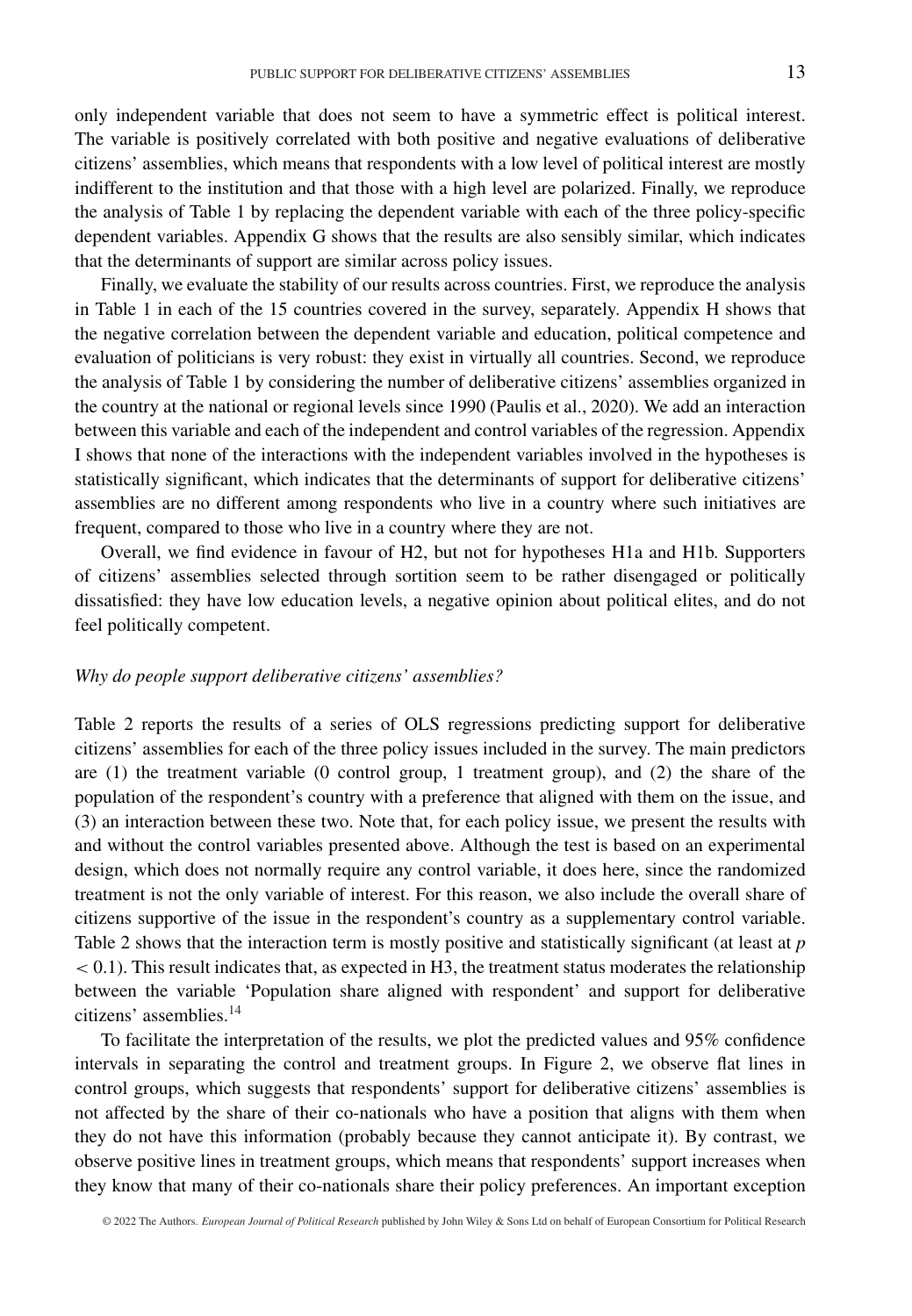|                                            | Europe               | Europe     | Social<br>benefits | Social<br>benefits | Immigration | Immigration |
|--------------------------------------------|----------------------|------------|--------------------|--------------------|-------------|-------------|
| Pop. share aligned with resp.              | $-0.11$              | $-0.04$    | $5.55***$          | $5.47***$          | $-0.02$     | $-0.04$     |
|                                            | (0.20)               | (0.20)     | (0.39)             | (0.40)             | (0.36)      | (0.36)      |
| Treatment                                  | $-0.11$ <sup>*</sup> | $-0.10^*$  | $-0.08$            | $-0.07$            | 0.06        | 0.06        |
|                                            | (0.06)               | (0.06)     | (0.06)             | (0.06)             | (0.05)      | (0.05)      |
| Pop. share aligned with resp.<br>Treatment | $0.58***$            | $0.51*$    | $-1.92***$         | $-2.01***$         | $0.88*$     | $0.92*$     |
|                                            | (0.27)               | (0.27)     | (0.54)             | (0.54)             | (0.50)      | (0.50)      |
| Control variables                          | NO.                  | <b>YES</b> | NO.                | <b>YES</b>         | NO.         | YES         |
| Country FE                                 | YES                  | <b>YES</b> | <b>YES</b>         | <b>YES</b>         | <b>YES</b>  | <b>YES</b>  |
| Constant                                   | $4.60***$            | $5.25***$  | $5.15***$          | $6.85***$          | $4.12***$   | $4.77***$   |
|                                            | (0.10)               | (0.18)     | (0.10)             | (0.18)             | (0.11)      | (0.19)      |
| <b>Observations</b>                        | 13,031               | 12,803     | 13,152             | 12,916             | 13,147      | 12,911      |
| R-squared                                  | 0.03                 | 0.04       | 0.04               | 0.06               | 0.01        | 0.02        |

*Table 2.* Regressions about why people support deliberative citizens' assemblies

*Note*: Entries are coefficient estimates from OLS regressions predicting support for citizens' assemblies selected through sortition (per policy). Standard errors are in parentheses. Control variables are age, gender, education, income, urbanization and overall support of the policy issue in the respondent's country (regardless of their own position).

*;* ∗∗*p <* 0.05; ∗∗∗*p <* 0.01 (two-tailed).

is for social benefits. For this policy issue, the line is positive in both the treatment and control group, which suggests that respondents can anticipate the share of their co-nationals that aligns with them, even without seeing the experimental vignette.

The full effect of the variable 'Share of population aligned with respondent' goes from  $+0.35$ for immigration to  $+1.38$  for social benefits (respectively, 11% and 45% of the standard deviation of the dependent variable). This confirms H3: respondents are more supportive of deliberative citizens' assemblies selected through sortition when they know that their position is shared by their co-nationals. In other words, their support for the institution is at least partially by an expected favourable policy outcome.<sup>15</sup>

## **Discussion**

Amid declining trust in politicians and representative democracy (Van der Meer, 2017), deliberative citizens' assemblies have gained popularity among academics and practitioners as potential cures of the so-called 'democratic malaise' (Reuchamps & Suiter, 2016). Among others, they are expected to reconcile the disenfranchised of representative democracy (Fung, 2006; Zittel & Fuchs, 2006). With this paper, we evaluate whether this new institution can deliver its promises. To do so, we rely on a comparative survey with large samples representative of the population of 15 West European countries. We evaluate whether deliberative citizens' assemblies attract support from the 'right' citizens (i.e., the dissatisfied) and whether this support is motivated by the 'right'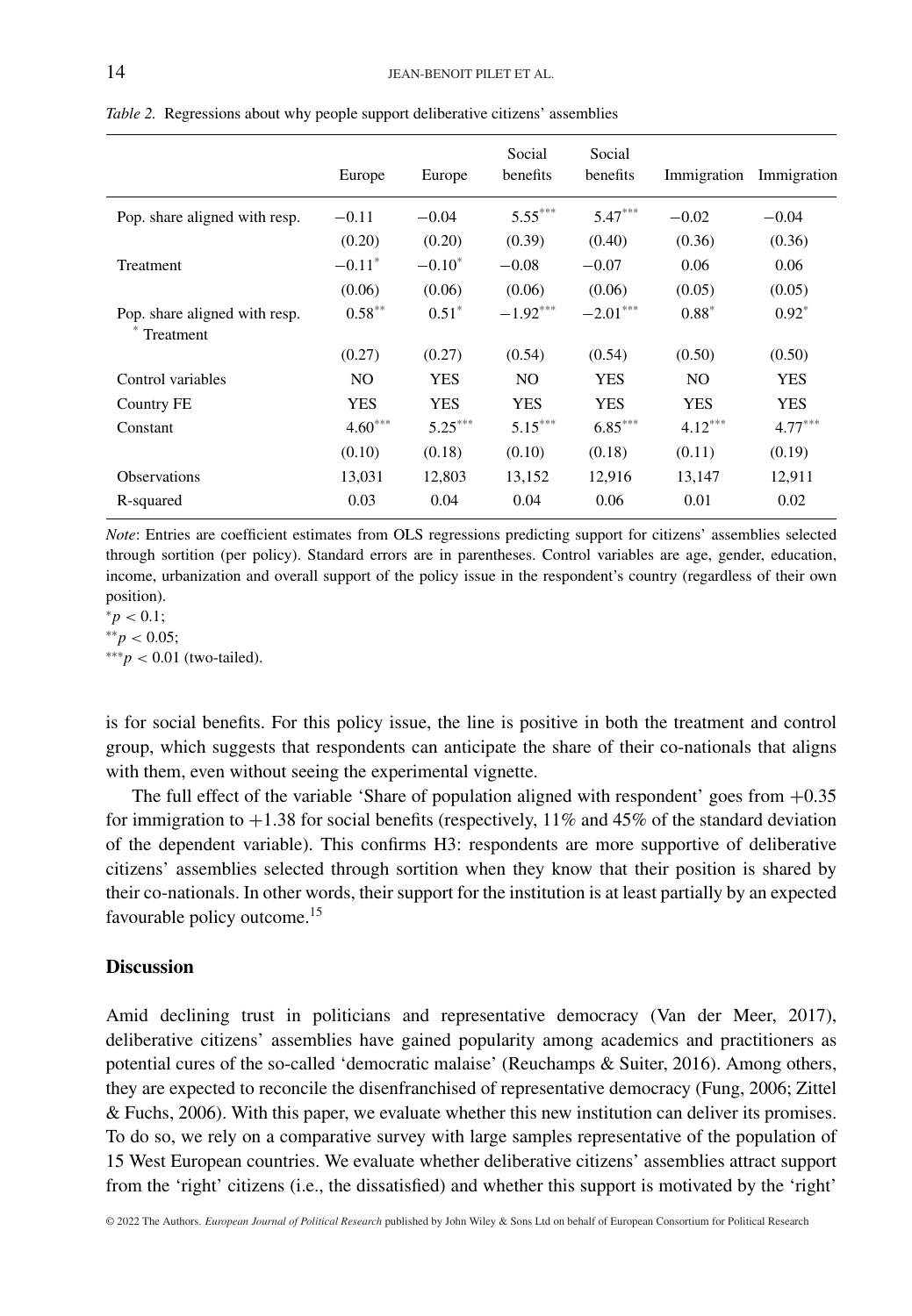reason (i.e., support for the institution itself rather than the expected policy outcome). In other words, we evaluate who supports the deliberative citizens' assemblies and why.

On the first question, we find that support for deliberative citizens' assemblies comes first and foremost from those who are politically dissatisfied. The supporters do not feel politically competent and hold negative views about political elites. They also tend to have a low-education background. This finding is the same for all countries covered in the survey regardless of how frequent deliberative citizens' assemblies are in those countries. Interestingly, this means that the profile of the supporters is the opposite of the profile of those who generally accept to participate in deliberative assemblies (Fournier et al., 2011; Jacquet, 2017). This finding is in line with the one of Rojon and Pilet (2021) who show that although disengaged citizens are generally in favour of deliberative democracy, they would rather let other citizens whom they perceive as more politically competent participate in these forums. Nonetheless, our study suggests that deliberative citizens' assemblies have the potential of reconciling the politically disengaged.

On the second question, we find that support for deliberative citizens' assemblies is at least partly driven by citizens' expectations of a favourable outcome. When respondents know that their preference about a certain policy issue is shared by most of their co-nationals, they anticipate that these citizens' assemblies will lead to their preferred policy because the participants are randomly drawn from the population at large, and thus support it. This finding concurs with those of Werner (2020), Landwerh and Harms (2020) and van der Does and Kantorowicz (2021) who find that citizens' support for other institutions that give a greater role to citizens in policymaking is at least partly driven by self-interest. In turn, this means that deliberative citizens' assemblies, just like other political institutions, will need to address the issue of 'losers' consent' (Anderson et al., 2005). Non-participating citizens might not accept the resulting decisions or recommendations, as their support seems to be contingent on the favourability of the policy outcome.

Overall, this paper brings an important contribution to the literature on deliberative democracy. Many consider that the institution would give 'citizens a more permanent and meaningful role in shaping the policies affecting their lives' (OECD, 2020, p. 1), and indeed there is a vast literature that shows promising results along this line. By contrast, our results show that although deliberative citizens' assemblies have the potential to re-engage the disenfranchised, their supporters are not (yet) motivated by the institution itself and its collective benefits. This is at least the situation in Western Europe at the time of conducting our survey in 2020 (see Fishkin, 2018, for a discussion of the state of citizens' deliberative assemblies in other parts of the world). Although deliberative citizens' assemblies are increasingly used in these countries, the public does not seem to be sufficiently familiar with the institution's collective benefits for the political system.

#### **Acknowledgements**

This project was led by Jean-Benoit Pilet and Damien Bol. An earlier version of this paper has been presented at seminars of the Centre for the Study of Deliberative Democracy of the University of Canberra, the Åbo Akademi University, Centre for the Study of Democratic Innovations of the Goethe Universität Frankfurt, the Centre for Political Science and Comparative Politics of UC Louvain. The authors would like to thank all the participants of these seminars for their helpful comments and suggestions. The study has received financial support from the European Research Council (ERC Consolidator Grant) under the European Union's Horizon 2020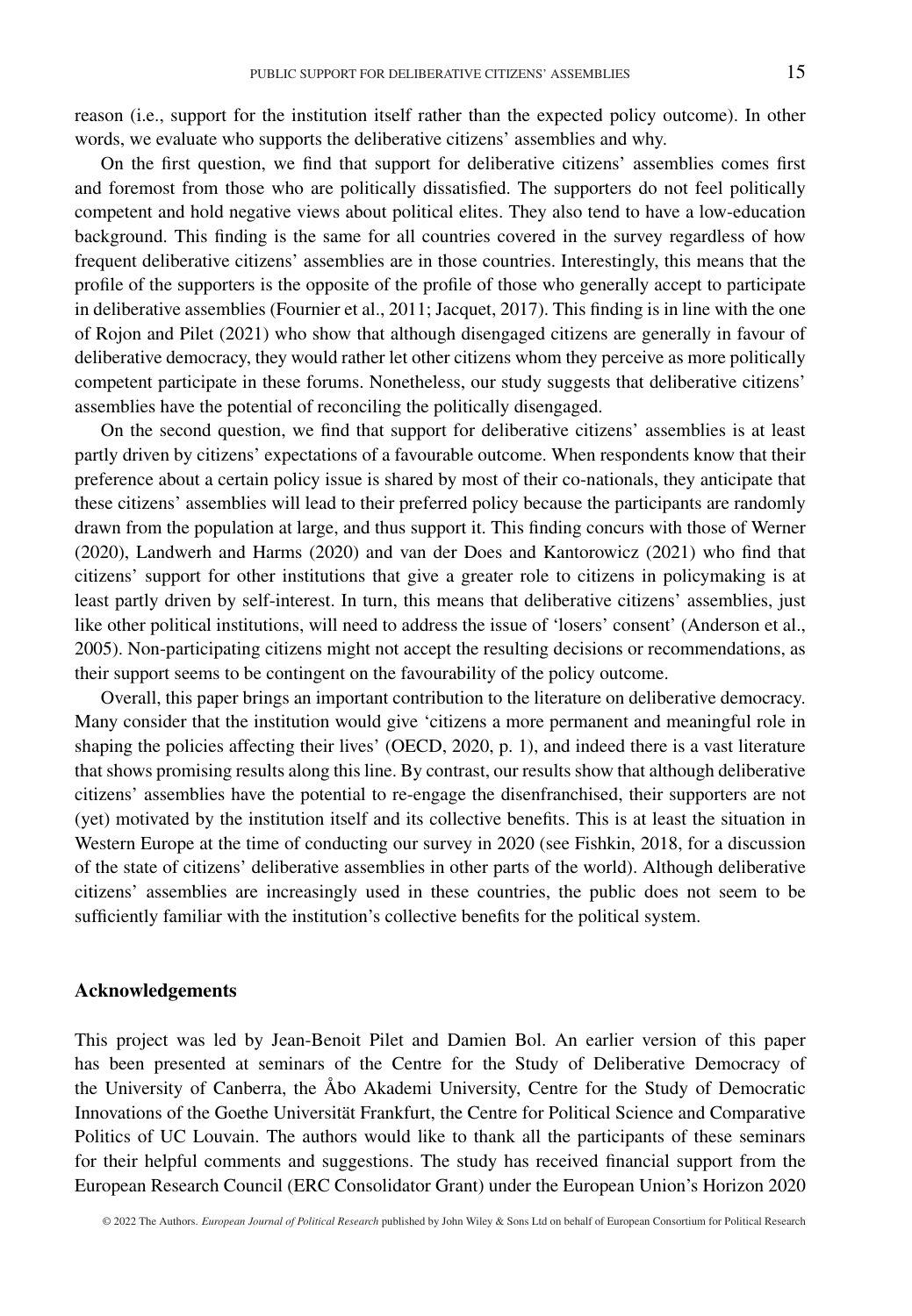research and innovation programme (grant agreement no. 772695) for the project CURE OR CURSE?/POLITICIZE.

## **Conflicts of interest**

The authors declare no conflicts of interest related to this article.

## **Online Appendix**

Additional supporting information may be found in the Online Appendix section at the end of the article:

Supplementary information

## **Notes**

- 1. For an updated list, see [http://politicize.eu/inventory-dmps/.](http://politicize.eu/inventory-dmps/) Last accessed on 18 May 2022.
- 2. By support for deliberative democracy, we mean support for a more frequent use of the model in policymaking. We do not mean that citizens would find the resulting policy outcome more legitimate.
- 3. Note that some studies show that engagement and dissatisfaction partially interact to shape support for deliberative citizens' assemblies in the sense that the most supportive are those who are both dissatisfied and engaged (Bedock & Pilet 2020b; Rojon & Pilet 2021). Note, however, that this falls beyond the scope of this study that seeks to gauge who among the engaged and dissatisfied are the most supportive.
- 4. Note that deliberative citizens' assemblies do not necessarily lead to a decision that is aligned with the preferences of the majority. First, given its deliberative nature, participants can change their preference during the process. Second, given that it is composed by a few citizens selected randomly in the population at large, it is only majoritarian in expectation (compared to referendums or elections under some electoral systems that are majoritarian in absolute terms). The few selected participants might not be representative of the rest of the population in their policy preferences. However, in the absence of any other information about the composition of the deliberative citizens' assemblies, except that it is selected by lot, respondents in our survey are likely to rely on the policy view of the majority of their co-nationals as a heuristic approximating the likely policy outcome.
- 5. The exact sample size per country as follows: Austria  $N = 976$ , Belgium  $N = 1845$ , Denmark  $N = 997$ , Finland  $N = 977$ , France  $N = 977$ , Germany  $N = 934$ , Greece  $N = 787$ , Italy  $N = 990$ , Ireland  $N = 989$ , the Netherlands  $N = 973$ , Norway  $N = 992$ , Portugal  $N = 1003$ , Spain  $N = 991$ , Sweden  $N = 1001$  and United Kingdom *N* = 974. Note that the sample in Belgium is twice larger because it is composed of two separate representative samples, one for the French-speaking community and one for the Dutch-speaking one.
- 6. As explained below, there is an experiment embedded in this set of questions, which could affect the overall distribution of answers. Appendix A reproduces Figure 1 in reducing the samples to the respondents of the control group. The distributions are sensibly similar. Also, still for this experiment, we asked respondents their degree of support for deliberative citizens' assemblies for three specific policy issues (European integration, immigration and social benefits). Appendix B reports the distribution of these three additional dependent variables. They are also sensibly similar, except that there is slightly more support for the institution when it comes to deciding on social benefits (mean  $= 5.18$ ).
- 7. The descriptive statistics of all these variables are in Appendix C.
- 8. We selected three issues that we expected to be minimally salient in the population, but with different levels of polarization: immigration (highly polarized), European integration and social benefits (much less polarized). We kept the number of issues at three to minimize respondent fatigue.
- 9. The question wording was as follows: 'Could you tell us how much you agree/disagree with the following statements' (1 strongly disagree, 5 strongly agree): (European integration) 'The country has overall benefited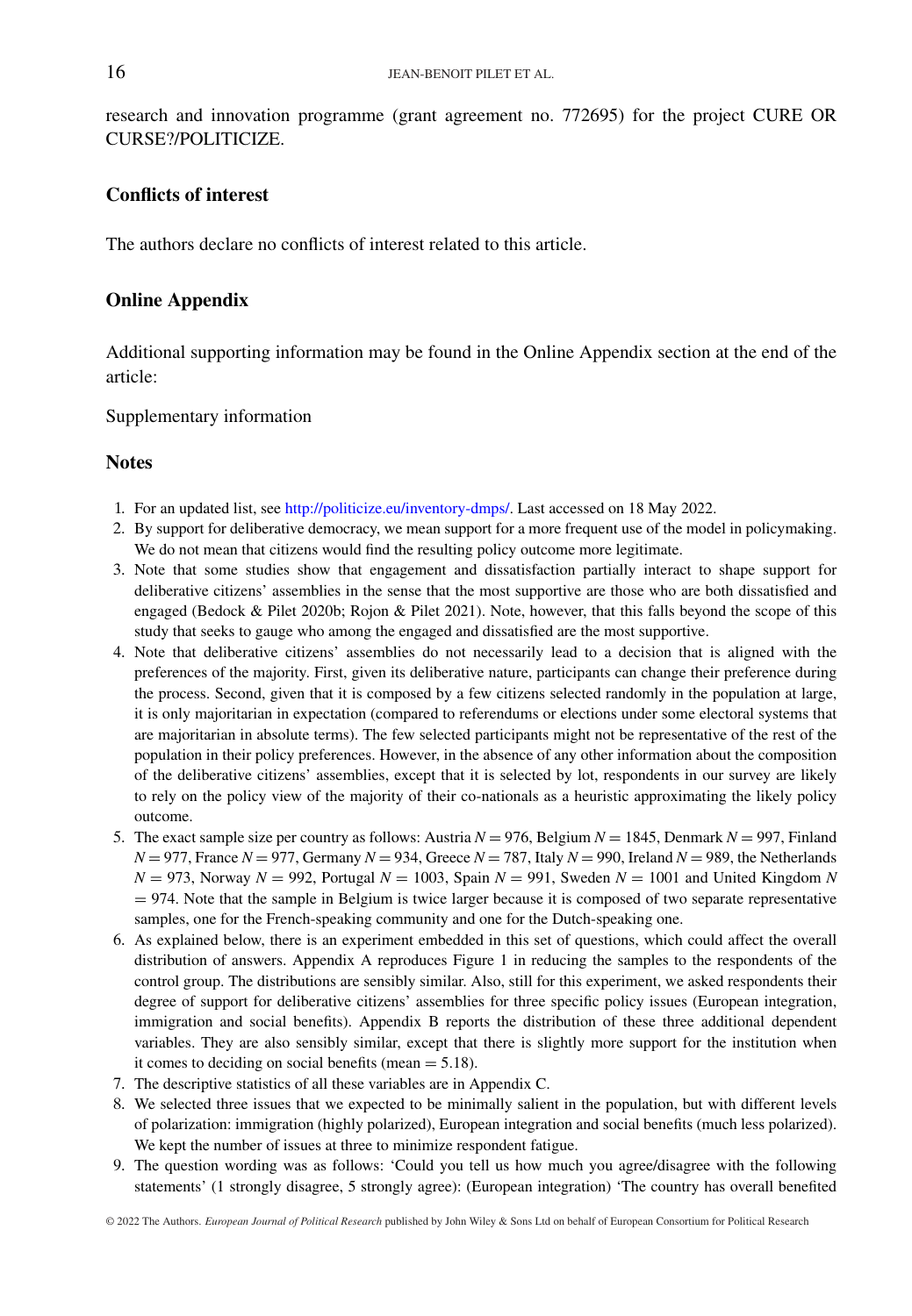from being a member of the EU.' (Social benefits) 'Social benefits and services in [country] lead to a more equal society.' (Immigration) 'Immigrants have overall a positive impact on the national economy'.

- 10. The vignette wording was as follows: 'A recent study shows that [NUMBER]% of the population in [COUNTRY] says that': (European integration) 'The country has overall benefited from being a member of the EU.' (Social benefits) 'Social benefits and services in [country] lead to a more equal society.' (Immigration) 'Immigrants have overall a positive impact on the national economy'.
- 11. The question wording was as follows: 'Could you, for each policy issue, indicate whether you think that is a good idea to let a group of randomly selected make decisions instead of politicians on 0 (very bad idea) to 10 (very good idea)?' We asked these questions right before the one about support for deliberative citizens' assemblies in general.
- 12. The descriptive statistics of this variable are available in Appendix C.
- 13. We received ethical clearance from King's College London prior to conducting the experiment.
- 14. An important exception is for social benefits, for which the interaction term is negative. We discuss this result below based on the visualization of the results in Figure 2.
- 15. Note that we do not have enough variation to reproduce the analysis in each country separately. By design, the vignette that the respondents saw does not vary by country. Hence, within a given country, there is little variation in the variable 'Share of population aligned with respondent'.

### **References**

- Aldrich, J., Reifler, J., & Munger, M. C. (2014). Sophisticated and myopic? Citizen preferences for electoral college reform. *Public Choice*, *158*(3-4), 541–558.
- Allen, N., & Birch, S. (2015). Process preferences and British public opinion: Citizens' judgements about government in an era of anti-politics. *Political Studies*, *63*(2), 390–411.
- Almond, G. A., & Verba, S. (1963). *The civic culture: Political attitudes and democracy in five nations*. Princeton University Press.
- Anderson, C. J., & Goodyear-Grant, E. (2010). Why are highly informed citizens sceptical of referenda? *Electoral Studies*, *29*(2), 227–238.
- Anderson, C. J., Blais, A., Bowler, S., Donovan, T., & Listhaug, O. (2005). *Losers' consent: Elections and democratic legitimacy*. Oxford University Press.
- Anderson, C. J., Bol, D., & Ananda, A. (2021). Humanity's attitudes about democracy and political leaders: Patterns and trends. *Public Opinion Quarterly*, *85*(4), 957–986.
- Arnesen, S. (2017). Legitimacy from decision-making influence and outcome favourability: Results from general population survey experiments. *Political Studies*, *65*(1), 146–161.
- Bächtiger, A., & Goldberg, S. (2020). Towards a more robust, but limited and contingent defense of the political uses of deliberative minipublics. *Journal of Deliberative Democracy*, *16*(2), 33–42.
- Banducci, S. A., & Karp, J. A. (1999). Perceptions of fairness and support for proportional representation. *Political Behavior*, *21*(3), 217–238.
- Beauvais, E., & Warren, E. (2019). What can deliberative mini-publics contribute to democratic systems? *European Journal of Political Research*, *58*(3), 893–914.
- Bedock, C. (2017). *Reforming democracy: Institutional engineering in Western Europe*. Oxford University Press.
- Bedock, C., & Pilet, J.-B. (2020a). Who supports citizens selected by lot to be the main policymakers? A study of French citizens. *Government and Opposition*, *56*(3), 485–504.
- Bedock, C., & Pilet, J.-B. (2020b). Enraged, engaged, or both? A study of the determinants of support for consultative vs. binding mini-publics. *Representation*. Advance online publication. [https://doi.org/10.1080/00344893.2020.1778511.](https://doi.org/10.1080/00344893.2020.1778511)
- Beiser-McGrath, L. F., Huber, R. A., Bernauer, T., & Koubi, V. (2022). Parliament, people or technocrats? Explaining mass public preferences on delegation of policymaking authority. *Comparative Political Studies*, *55*(4), 527–554.
- Bengtsson, A., & Mattila, M. (2009). Direct democracy and its critics: Support for direct democracy and 'stealth' democracy in Finland. *West European Politics*, *32*(5), 1031–1048.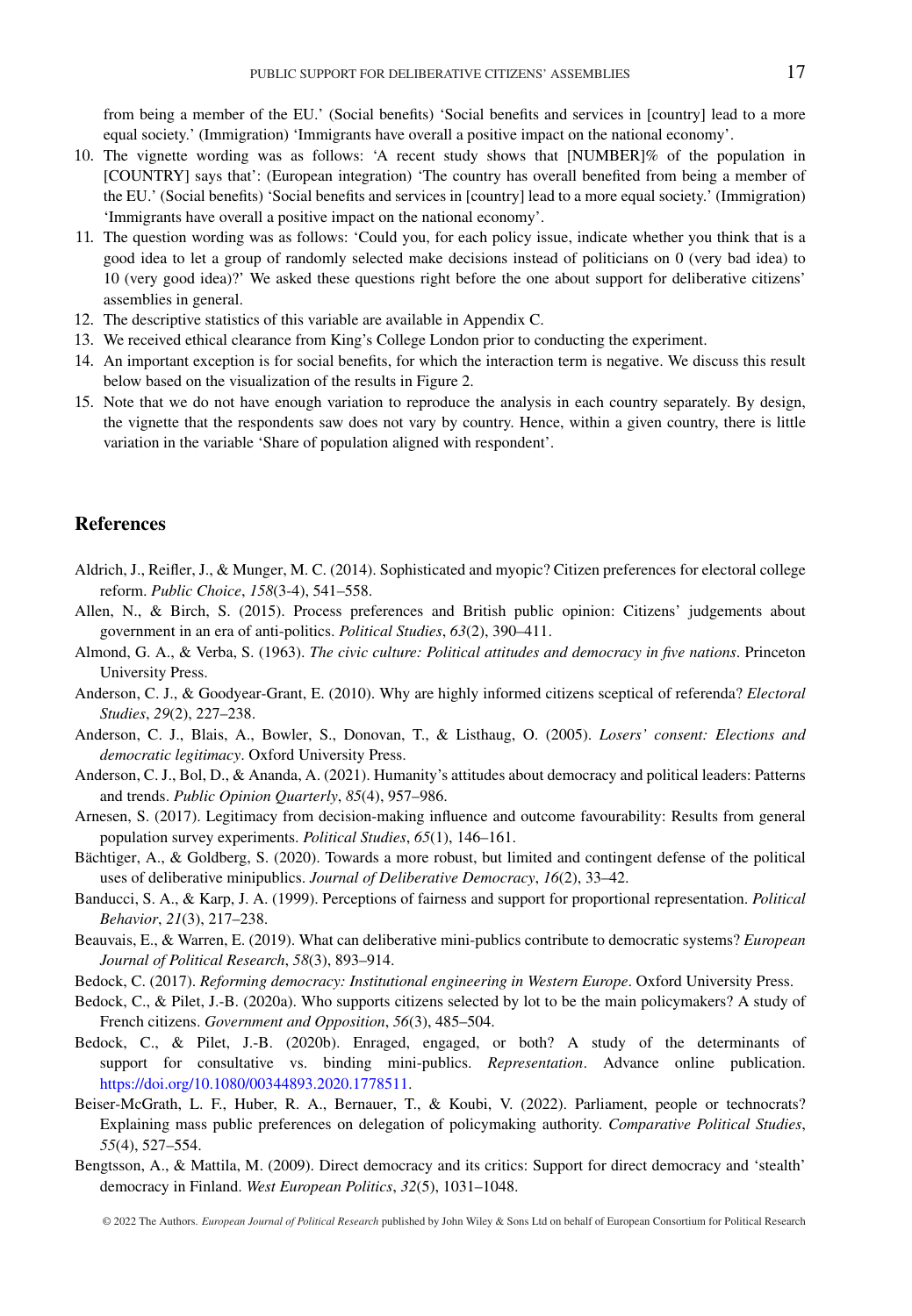- Boulianne, S. (2018). Mini-Publics and public opinion: Two survey-based experiments. *Political Studies*, *66*(1), 119–136.
- Bowler, S., Donovan, T., & Karp, J. A. (2007). Enraged or engaged? Preferences for direct citizen participation in affluent democracies. *Political Research Quarterly*, *60*(3), 351–362.
- Brady, H. E., Verba, S., & Scholzman, K. L. (1995). Beyond SES: A resource model of political participation. *American Political Science Review*, *89*(2), 271–294.
- Brummel, L. (2020). 'You can't always get what you want': The effects of winning and losing in a referendum on citizens' referendum support. *Electoral Studies*, *65*, 102–155.
- Cain, B. E., Dalton, R. J., & Scarrow, S. E. (2003). *Democracy transformed? Expanding political opportunities in advanced industrial democracies*. Oxford University Press.
- Castanho Silva, B., Jungkunz, S., Hebling, M., & Littvay, L. (2020). An Empirical comparison of seven populist attitudes scales. *Political Research Quarterly*, *73*(2), 409–424.
- Chang, E., Chu, Y., & Wu, W. (2014). Consenting to lose or expecting to win? Inter-temporal changes in voters' winner-loser status and satisfaction with democracy. In: J Thomassen (Ed.), *Elections and democracy: Representation and accountability* (pp. 232–253). Oxford University Press.
- Christensen, H. S., Himmelroos, S., & Setälä, M. (2019). A matter of life or death: A survey experiment on the perceived legitimacy of political decision-making on euthanasia. *Parliamentary Affairs*, *73*(3), 627–650.
- Christensen, H. S. (2020). How citizens evaluate participatory processes: A conjoint analysis. *European Political Science Review*, *12*(2), 239–253.
- Coffé, H., & Michels, A. (2014). Education and support for representative, direct and stealth democracy. *Electoral Studies*, *35*, 1–11.
- Craig, S., & Maggiotto, M. (1982). Measuring political efficacy. *Political Methodology*, *8*(3), 85–109.
- Curato, N., & Böker, M. (2016). Linking mini-publics to the deliberative system: A research agenda. *Policy Sciences*, *49*(2), 173–190.
- Curato, N., Dryzek, J. S., Ercan, S. A., Hendriks, C. M., & Niemeyer, S. (2017). Twelve key findings in deliberative democracy research. *Daedalus*, *146*(3), 28–38.
- Curato, N., Vrydagh, J., & Bächtiger, A. (2020). Democracy without shortcuts: Introduction to the special issue. *Journal of Deliberative Democracy*, *16*(2), 1–9.
- Curato N, Farrell D, Geissel B, Grönlund K, Mockler P, Renwick A, Rose J, Setälä M., & Suiter J (Eds.). (2021). *Deliberative mini-publics: Core design features*. Bristol University Press.
- Dalton, R. J. (2004). *Democratic challenges, democratic choices: The erosion of political support in advanced industrial democracies*. Oxford University Press.
- Dalton, R. J.,, & Welzel, C. (2014). *The civic culture transformed: From allegiant to assertive citizens*. Cambridge University Press.
- Dalton, R. J., Burklin, W. P.,, & Drummond, A. (2001). Public opinion and direct democracy. *Journal of Democracy*, *12*(4), 141–153.
- Donovan, T., & Karp, J. A. (2006). Public support for direct democracy. *Party Politics*, *12*(5), 671–688.
- Dryzek, J. S. (2009). Democratization as deliberative capacity building. *Comparative Political Studies*, *42*(11), 1379–1402.
- Esaiasson, P., Persson, M., Gilljam, M., & Lindholm, T. (2019). Reconsidering the role of procedures for decision acceptance. *British Journal of Political Science*, *49*(1), 291–314.
- Farrell, D. M., Suiter, J., & Harris, C. (2019). 'Systematizing' constitutional deliberation: The 2016–18 citizens' assembly in Ireland. *Irish Political Studies*, *34*(1), 113–123.
- Fishkin, J. S. (2009). *When the people speak: Deliberative democracy and public consultation*. Oxford University Press.
- Fishkin, J. S. (2018). *Democracy when the people are thinking: Revitalizing our politics through public deliberation*. Oxford University Press.
- Fishkin, J. S., Siu, A., Diamond, L., & Bradburn, N. (2021). Is deliberation an antidote to extreme partisan polarization? reflections on "America in one room. *American Political Science Review*, *115*(4), 1464–1481.
- Fung, A. (2003). Survey article: Recipes for public spheres: Eight institutional design choices and their consequences. *Journal of Political Philosophy*, *11*(3), 338–367.
- Fung, A. (2006). Varieties of participation in complex governance. *Public Administration Review*, *66*(1), 66–75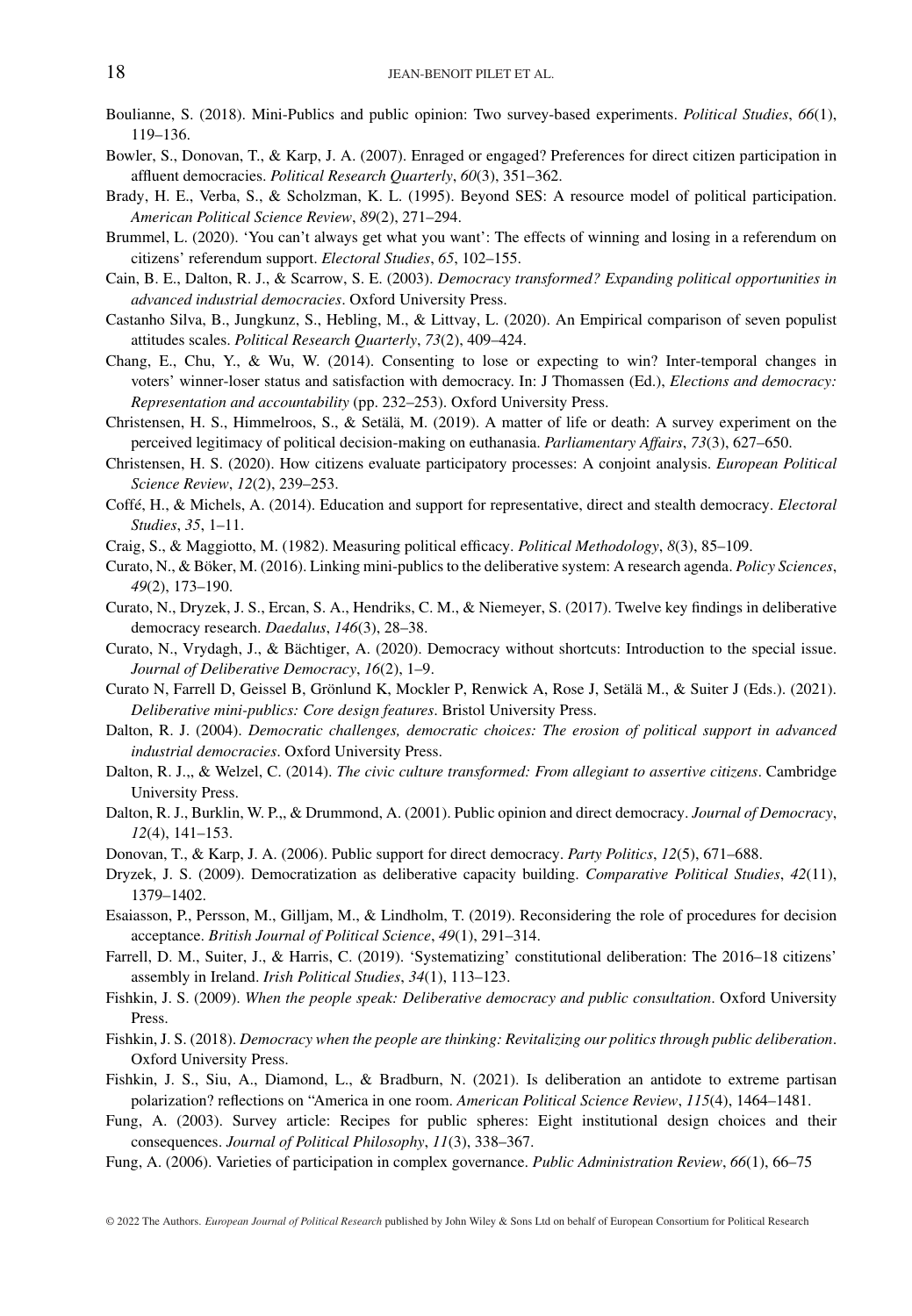- Fournier, P., van der Kolk, H., Carty, R. K., Blais, A., & Rose, J. (2011). *When citizens decide: Lessons from citizens' assemblies on electoral reform*. Oxford University Press.
- Geissel, B., & Newton, K. (2012). *Evaluating democratic innovations: Curing the democratic malaise?* Routledge.
- Gerber, M., Bächtiger, A., Shikano, S., Reber, S., & Rohr, S. (2016). Deliberative abilities and deliberative influence in a transnational deliberative poll (EuroPolis). *British Journal of Political Science*, *48*(4), 1098–1118.
- Gherghina, S., & Geissel, B. (2019). An alternative to representation: Explaining preferences for citizens as political decision-makers. *Political Studies Review*, *17*(3), 224–238.
- Gherghina, S., & Geissel, B. (2020). Support for direct and deliberative models of democracy in the UK: understanding the difference. *Political Research Exchange*, *2*(1), 1809474.
- Goldberg, S. (2021). Just advisory and maximally representative: A conjoint experiment on non-participants' legitimacy perceptions of deliberative forums. *Journal of Deliberative Democracy*, *17*(1), 56–75.
- Goodin, R. E., & Dryzek, J. S. (2006). Deliberative impacts: The macro-political uptake of mini-publics. *Politics & Society*, *34*(2), 219–244.
- Grönlund, K., & Setälä, M. (2007). Political trust, satisfaction and voter turnout. *Comparative European Politics*, *5*(4), 400–422.
- Grönlund, K., Setälä, M., & Herne, K. (2010). Deliberation and civic virtue: Lessons from a citizen deliberation experiment. *European Political Science Review*, *2*(1): 95–117.
- Harms, P., Landwehr, C., Lutz, M., & Tepe, M. (2021). Deciding how to decide on public goods provision: The role of instrumental versus intrinsic motives. *Research and Politics*, *8*(2): 1–7.
- Jacobs, D., & Kaufmann, W. (2021). the right kind of participation? The effect of a deliberative mini-public on the perceived legitimacy of public decision-making. *Public Management Review*, *23*(1), 91–101.
- Jacquet, V. (2017). Explaining non-participation in deliberative mini-publics. *European Journal of Political Research*, *56*(3), 640–659.
- Jacquet, V., Niessen, C., & Reuchamps, M. (2022). Sortition, its advocates and its critics: An empirical analysis of citizens' and MPs' support for random selection as a democratic reform proposal. *International Political Science Review*, *43*(2), 295–316.
- Knobloch, K. R., & Gastil, J. (2015). Civic (re)socialisation: The educative effects of deliberative participation. *Politics*, *35*(2): 183–200.
- Lafont, C. (2015). Deliberation, participation, and democratic legitimacy: Should deliberative minipublics shape public policy? *The Journal of Political Philosophy*, *23*(1), 40–63.
- Lafont, C. (2017). Can democracy be deliberative and participatory? the democratic case for political uses of minipublics. *Daedalus*, *136*(3), 85–105.
- Lafont, C. (2019). *Democracy without shortcuts. A participatory conception of deliberative democracy*. Oxford University Press.
- Landwehr, C., & Leininger, A. (2019). Instrumental or procedural democrats? The evolution of procedural preferences after democratization. *Political Research Exchange*, *1*(1): 1–19.
- Landwehr, C., & Harms, P. (2020). Preferences for referenda: Intrinsic or instrumental? Evidence from a survey experiment. *Political Studies*, *68*(4), 875–894.
- Már, K., & Gastil, J. (2021). Do voters trust deliberative minipublics? Examining the origins and impact of legitimacy perceptions for the citizens' initiative review. *Political Behavior* (2021). Advance online publication. [https://link.springer.com/article/10.1007/s11109-021-09742-6.](https://link.springer.com/article/10.1007/s11109-021-09742-6)
- Michels, A. (2011). Innovations in democratic governance: how does citizen participation contribute to a better democracy? *International Review of Administrative Sciences*, *77*(2), 275–293.
- Neblo, M. A., Esterling, K. M., Kennedy, R. P., Lazer, D. M., & Sokhey, A. E. (2010). Who wants to deliberate—and why? *American Political Science Review*, *104*(3), 566–583.
- Norris, P. (2011). *Democratic deficit: Critical citizens revisited*. Cambridge University Press.
- Norris, P., & Inglehart, R. (2019). *Cultural backlash: Trump, Brexit and authoritarian populism*. Cambridge University Press.
- OECD (2020). *Innovative citizen participation and new democratic institutions: catching the deliberative wave* (OECD Report). [https://www.oecd.org/gov/open-government/innovative-citizen-participation-new-democratic](https://www.oecd.org/gov/open-government/innovative-citizen-participation-new-democratic-institutions-catching-the-deliberative-wave-highlights.pdf)[institutions-catching-the-deliberative-wave-highlights.pdf](https://www.oecd.org/gov/open-government/innovative-citizen-participation-new-democratic-institutions-catching-the-deliberative-wave-highlights.pdf)
- Papadopoulos, Y., & Warin, P. (2007). Are innovative, participatory and deliberative procedures in policy making democratic and effective? *European Journal of Political Research*, *46*(4), 445–472.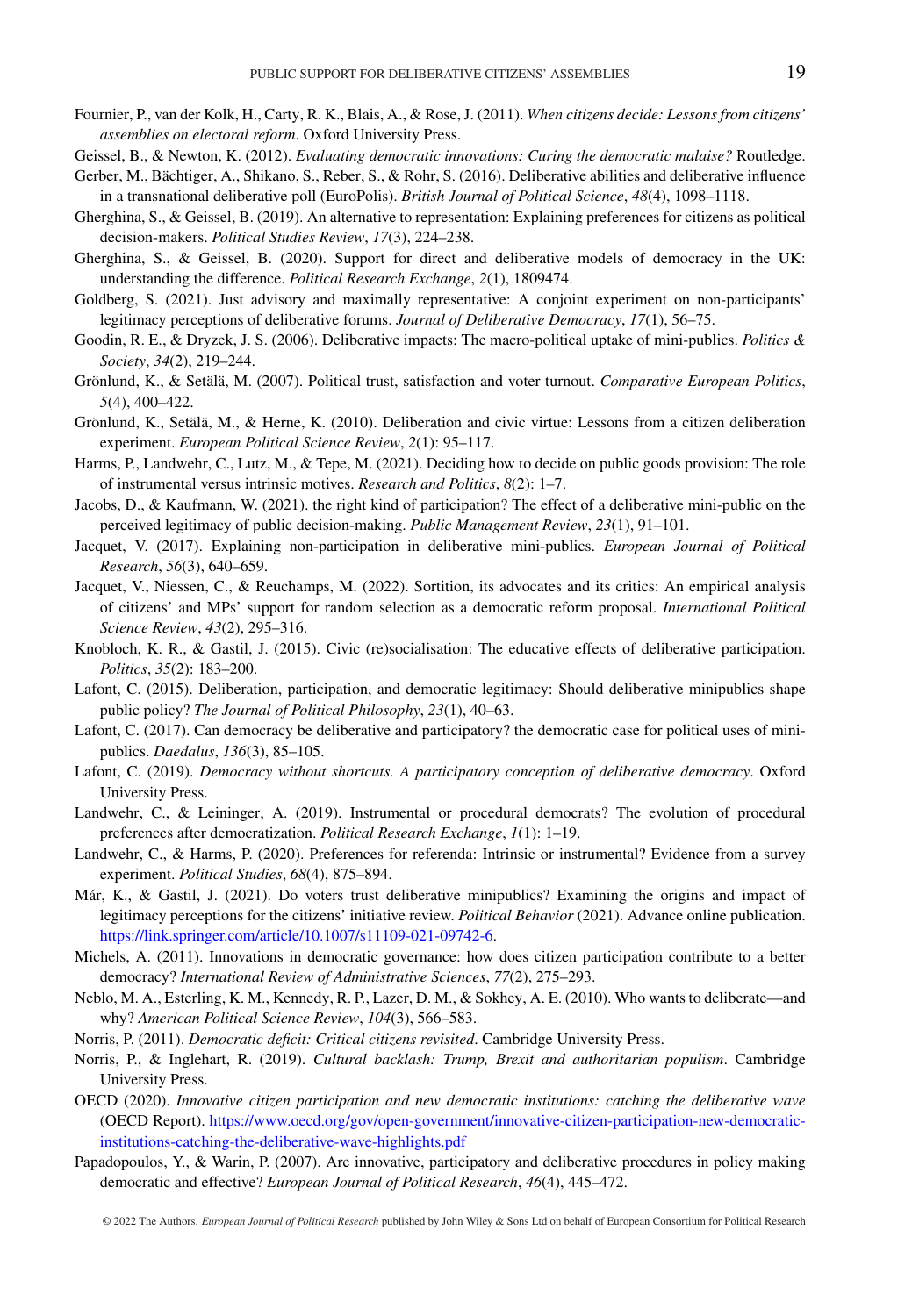- Paulis, E., Pilet, J.-B., Panel, S., Vittori, D., & Close, C. (2020). The POLITICIZE Dataset: An inventory of deliberative mini-publics (DMPs) in Europe. *European Political Science*, *20*(4), 521–542.
- Pow, J. (2021). Mini-publics and the wider public: the perceived legitimacy of randomly selecting citizen representatives. *Representation* Advance online publication. [https://doi.org/10.1080/00344893.2021.1880470.](https://doi.org/10.1080/00344893.2021.1880470)

Reuchamps M., & Suiter J (Eds.). (2016). *Constitutional deliberative democracy in Europe*. ECPR Press.

- Río, A. del, Navarro, C., & Font J. (2016). Ciudadanía, políticos y expertos en la toma de decisiones políticas: La percepción de las cualidades de los actores políticos importan. *Revista Española de Investigaciones Sociológicas*, *154*(2), 83–102.
- Rojon, S., Rijken, A. J., & Klandermans, B. (2019). A survey experiment on citizens' preferences for 'vote-centric' vs. 'talk-centric' democratic innovations with advisory vs. binding outcomes. *Politics and Governance*, *7*(2), 213–226.
- Rojon, S., & Rijken, A. J. (2021). Referendums: Increasingly unpopular among the 'winners' of modernization? comparing public support for the use of referendums in Switzerland, the Netherlands, the UK, and Hungary. *Comparative European Politics*, *19*(1), 49–76.
- Rojon, S., & Pilet, J.-B. (2021). Engaged, indifferent, skeptical or critical? Disentangling attitudes towards local deliberative mini-publics in four Western European democracies. *Sustainability*, *13*(19), 10518.

Rosanvallon, P. (2008). *Counter-democracy: Politics in an age of distrust*. Cambridge University Press.

Sanders, L. (1997). Against deliberation. *Political Theory*, *25*(3), 347–376.

- Schuck, A., & De Vreese, C. H. (2015). Public support for referendums in Europe: A cross-national comparison in 21 countries. *Electoral Studies*, *38*, 149–158.
- Setälä, M. (2017). Connecting deliberative mini-publics to representative decision-making. *European Journal of Political Research*, *56*(4), 846–863.
- Setälä, M., & Smith, G. (2018). Mini-Publics and Deliberative Democracy. In: A Bächtiger, JS Dryzek, J Mansbridge, and M Warren (eds) *The Oxford Handbook of Deliberative Democracy*. Oxford University Press, pp. 300–314.
- Talukder, D., & Pilet, J.-B. (2021). Public support for deliberative democracy. A specific look at the attitudes of citizens from disadvantaged groups. *Innovation: The European Journal of Social Science Research*, *34*(5): 656– 676.
- Vandamme, P.-E., Jacquet, V., Niessen, C., Pitseys, J., & Reuchamps, M. (2018). Intercameral relations in a bicameral elected and sortition legislature. *Politics & Society*, *46*(3), 381–400.
- Van der Does, R., & Kantorowicz, J. (2021). Why do citizens (not) support democratic innovations? The role of instrumental motivations in support for participatory budgeting. *Research and Politics*, *8*(2), 1–9.
- Van der Does, R., & Jacquet, V. (2021). Small-scale deliberation and mass democracy: A systematic review of the spillover effects of deliberative minipublics. *Political Studies*. Advance online publication. [https://doi.org/10.1177/00323217211007278.](https://doi.org/10.1177/00323217211007278)
- Van der Meer, T. (2017). Political trust and the 'crisis of democracy'. In: *Oxford Research Encyclopaedia of Politics*. Oxford University Press. <https://doi.org/10.1093/acrefore/9780190228637.013.77>
- Warren, M. E., & Gastil, J. (2015). Can deliberative minipublics address the cognitive challenges of democratic citizenship? *Journal of Politics*, *77*(2), 562–574.
- Webb, P. (2013). Who is willing to participate? Dissatisfied democrats, stealth democrats and populists in the United Kingdom. *European Journal of Political Research*, *52*(6), 747–772.
- Werner, H. (2020). If i'll win it, I want it: The role of instrumental considerations in explaining public support for referendums. *European Journal of Political Research*, *59*(2), 312–330.
- Werner, H., & Marien, S. (2022). Process vs. outcome? How to evaluate the effects of participatory processes on legitimacy perceptions. *British Journal of Political Science*, *52*(1), 429–436.
- Young, I. M. (2003). Activist challenges to deliberative democracy. In: JS Fishkin and P Laslett (Eds.), *Debating deliberative democracy* (pp. 102–120). Blackwell.
- Zittel, T., & Fuchs, D. (Eds). (2006). *Participatory democracy and political participation: Can participatory engineering bring citizens back in?* Routledge.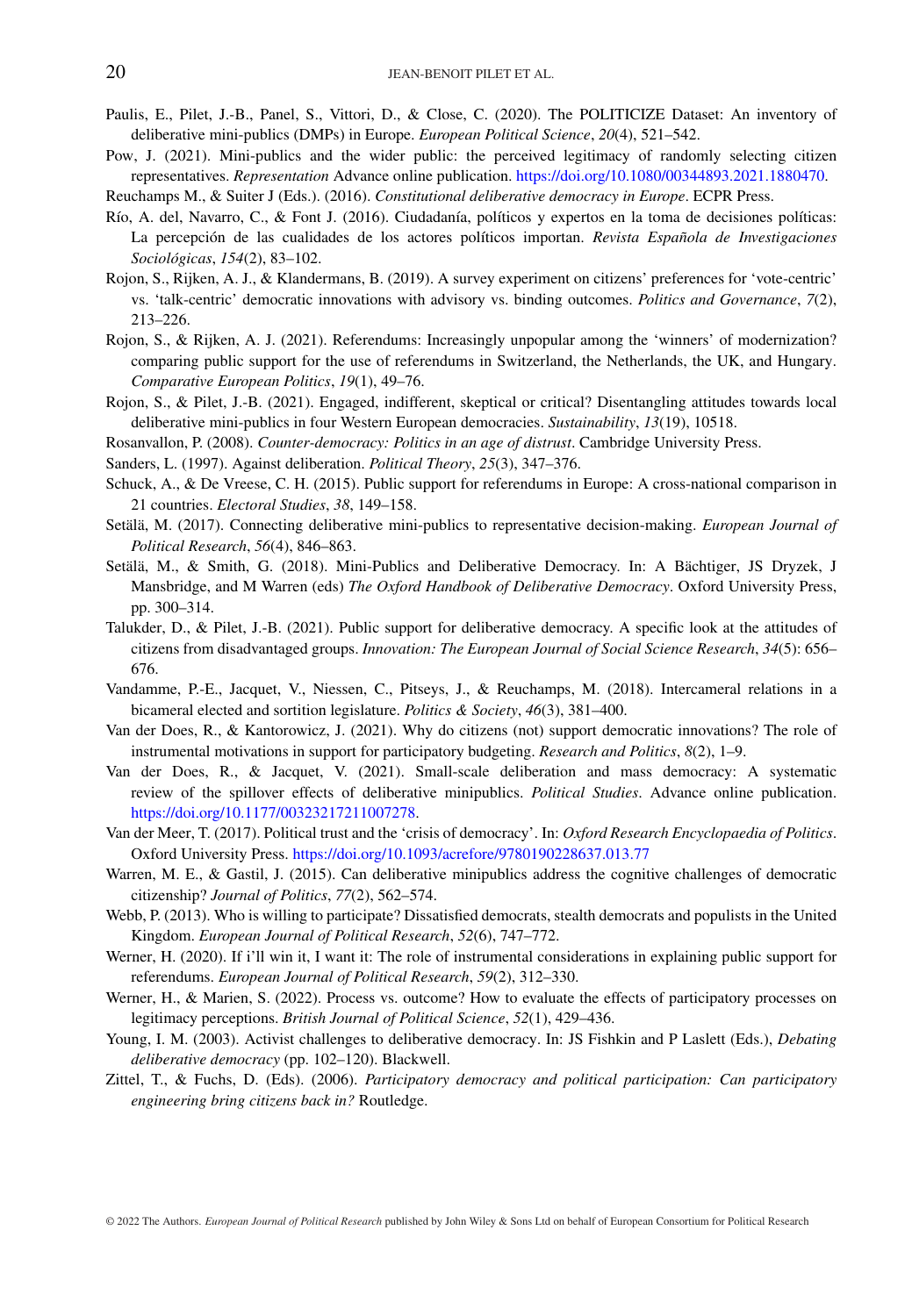



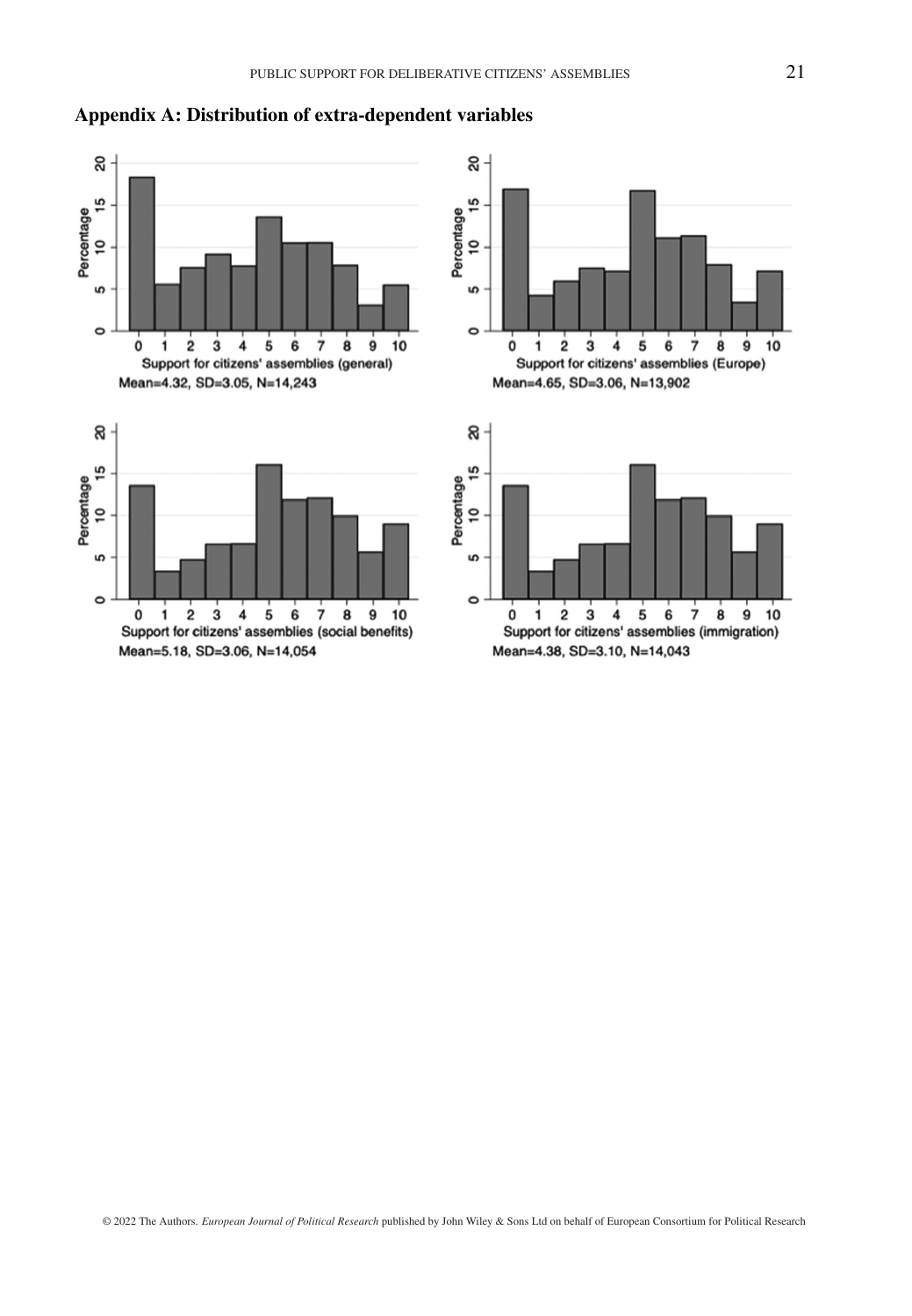

**Appendix B: Distributions of the dependent variable (control group only)**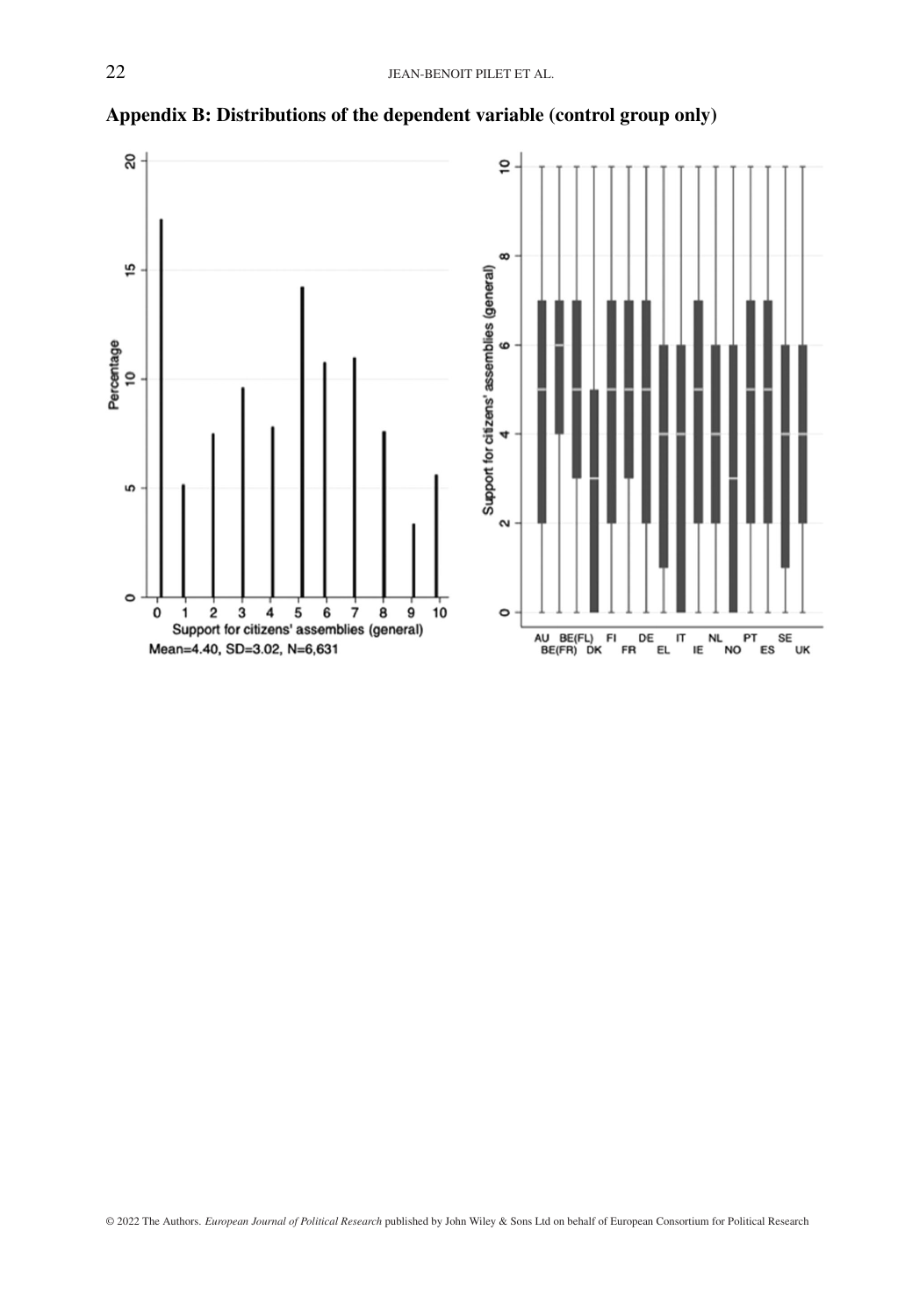|                                                                  | Mean  | SD.   |              | Minimum Maximum | N      |
|------------------------------------------------------------------|-------|-------|--------------|-----------------|--------|
| Gender                                                           | 0.52  | 0.50  | $\theta$     | 1               | 15,389 |
| Education                                                        | 1.28  | 0.64  | $\mathbf{0}$ | 2               | 15,390 |
| Age                                                              | 45.83 | 15.71 | 18           | 99              | 15,392 |
| Income                                                           | 2.78  | 0.89  | 1            | $\overline{4}$  | 15,064 |
| Urbanization                                                     | 3.48  | 1.22  | 1            | 5               | 15,327 |
| Political competence                                             | 3.10  | 0.93  | 1            | $\overline{4}$  | 14,415 |
| Political interest                                               | 2.75  | 0.88  | 1            | $\overline{4}$  | 15,190 |
| Satisfaction with democracy                                      | 5.34  | 2.70  | $\theta$     | 10              | 14,840 |
| Left-right placement                                             | 5.30  | 2.57  | $\Omega$     | 10              | 13,424 |
| Evaluation of elites                                             | 2.19  | 0.73  | 1            | $\overline{4}$  | 13,700 |
| Voting                                                           | 0.84  | 0.37  | $\theta$     | 1               | 14,479 |
| Voting incumbent                                                 | 0.27  | 0.45  | $\mathbf{0}$ | 1               | 15,406 |
| Share of population aligned with the respondent (Europe)         | 0.11  | 0.19  | $-0.42$      | 0.42            | 14,522 |
| Share of population aligned with the respondent (social benefit) | 0.04  | 0.10  | $-0.19$      | 0.19            | 15,406 |
| Share of population aligned with respondent (immigration)        | 0.00  | 0.10  | $-0.22$      | 0.22            | 15,406 |

# **Appendix C: Descriptive statistics of independent and control variables**

# **Appendix D: Balance test**

|                             | Treatment group   |
|-----------------------------|-------------------|
| Gender                      | 0.00              |
|                             | (0.01)            |
| Education                   | 0.00              |
|                             | (0.01)            |
| Age                         | 0.00              |
|                             | (0.00)            |
| Income                      | 0.01              |
|                             | (0.01)            |
| Urbanization                | 0.00              |
|                             | (0.00)            |
| Political competence        | $-0.00$           |
|                             | (0.01)            |
| Political interest          | 0.00              |
|                             | (0.01)            |
| Satisfaction with democracy | $0.00^{\ast\ast}$ |
|                             | (0.00)            |

© 2022 The Authors. *European Journal of Political Research* published by John Wiley & Sons Ltd on behalf of European Consortium for Political Research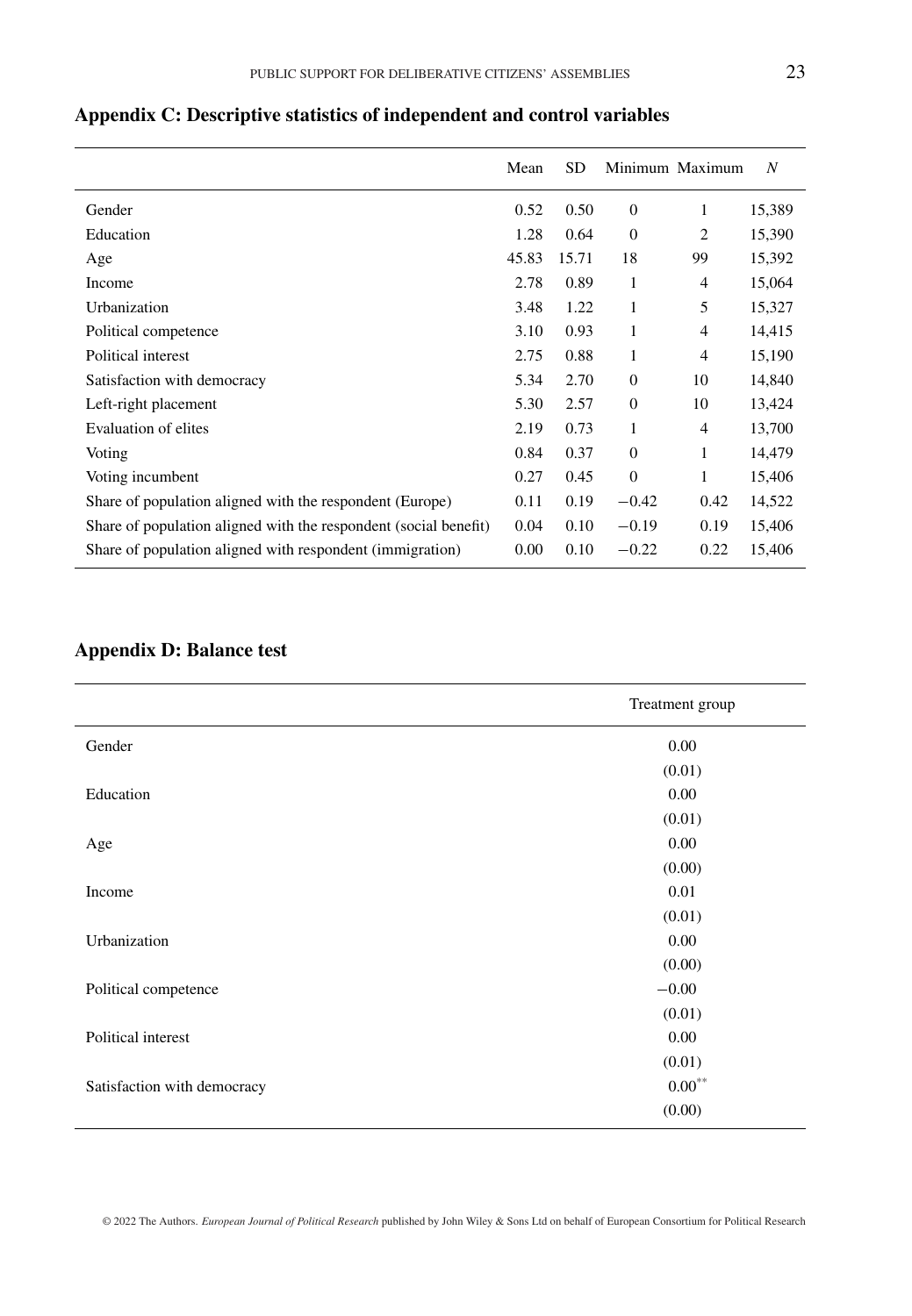|                                | Treatment group |
|--------------------------------|-----------------|
| Left-right placement           | 0.00            |
|                                | (0.00)          |
| Evaluation of political elites | 0.00            |
|                                | (0.01)          |
| Voting                         | $-0.01$         |
|                                | (0.02)          |
| Voting incumbent               | $-0.02$         |
|                                | (0.01)          |
| Country FE                     | Yes             |
| <b>Observations</b>            | 10,473          |

*Note*: Entries are marginal effects from logit regressions predicting treatment assignment. Standard errors are in parentheses.

 $^{*}p$  < 0.1;  $^{**}p$  < 0.05;  $^{***}p$  < 0.01.

## **Appendix E: Manipulation check**

The experimental vignette consists in exposing a random sample of respondents to the proportion of their co-nationals supporting each of the three policy issues covered in the study (European integration, social benefits, immigration). Right after being exposed to this vignette (or not), we asked respondents to guess what is the share of the population that supports each of the three policy issues. The *raison d'être* of this question is to make sure that they noticed the treatment and updated their beliefs accordingly. We did not exactly ask the same policy question as the one in the vignette though, as we envisioned that it would feel odd for respondents. We asked slightly different questions. Their wordings were: (European integration) 'In your opinion, what share of the population of [COUNTRY] thinks that the country should remain in the European Union'; (Social benefit) 'In your opinion, what share of the population of [COUNTRY] thinks social benefits should be increased'; (Immigration) 'In your opinion, what share of the population of [COUNTRY] thinks that the country should not accept new migrants'.

The figure below shows that the correlations between the actual and perceived share of the population supporting the policy issue are always positive, suggesting that respondents were able to correctly estimate whether their position is shared by their fellow citizens. Yet, this correlation is stronger in the treatment group than in the control group, which confirms that they updated their belief in view of the experimental vignette.

Note that the positive correlation is not stronger in the treatment group for one policy issue: immigration. We attribute this to the question itself. The one asking respondents about their perception of the share of their fellow citizens supporting the policy issue was asked the other way round compared to the treatment group (share of population thinking that the country should NOT accept new migrants vs. share of population thinking that immigrants are economically beneficial for the country). Yet, we do believe that this treatment, just like others, made respondents update their beliefs about the share of the population with positions aligned to them.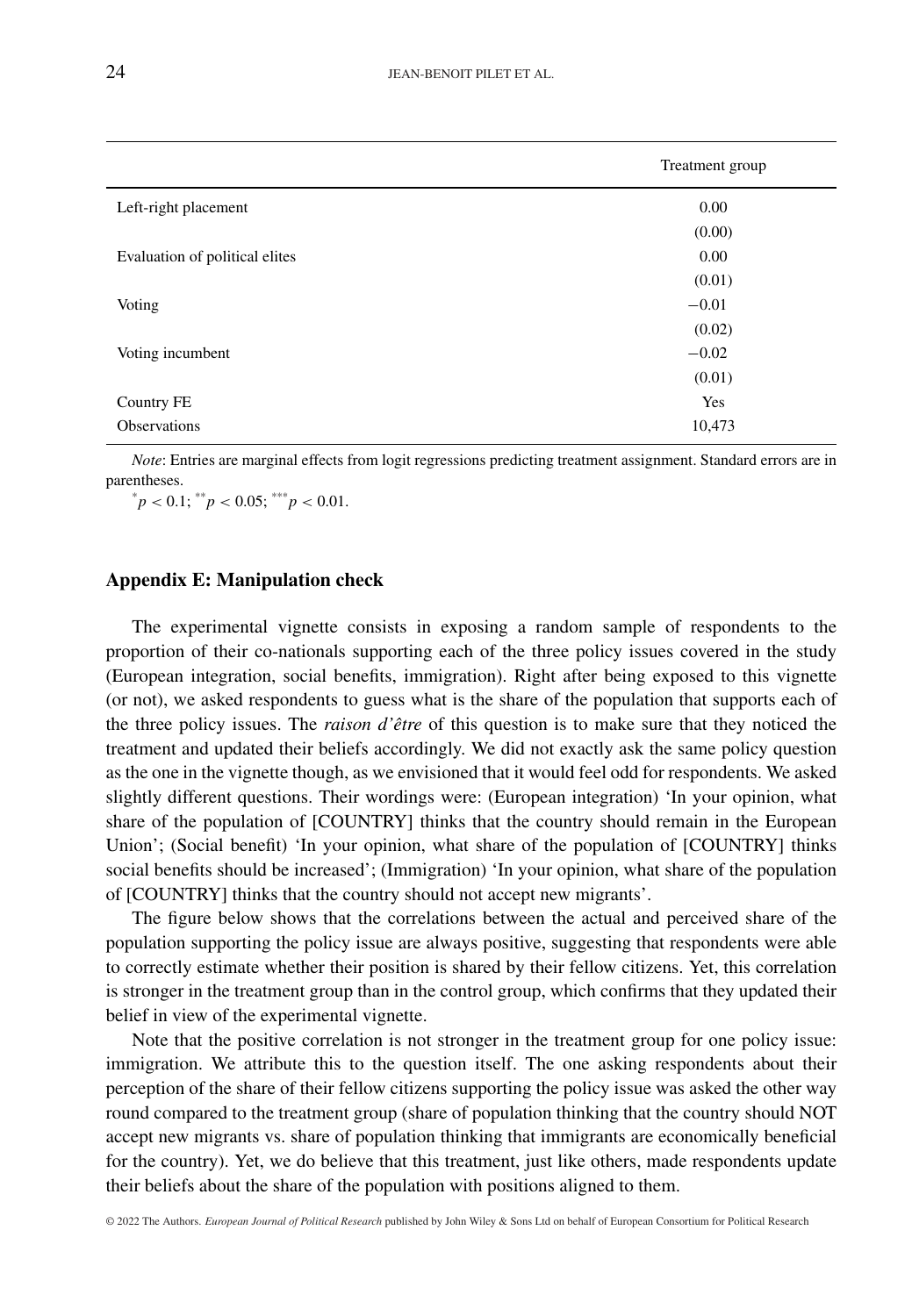

x-axes are perceptions y-axes are real figures from ESS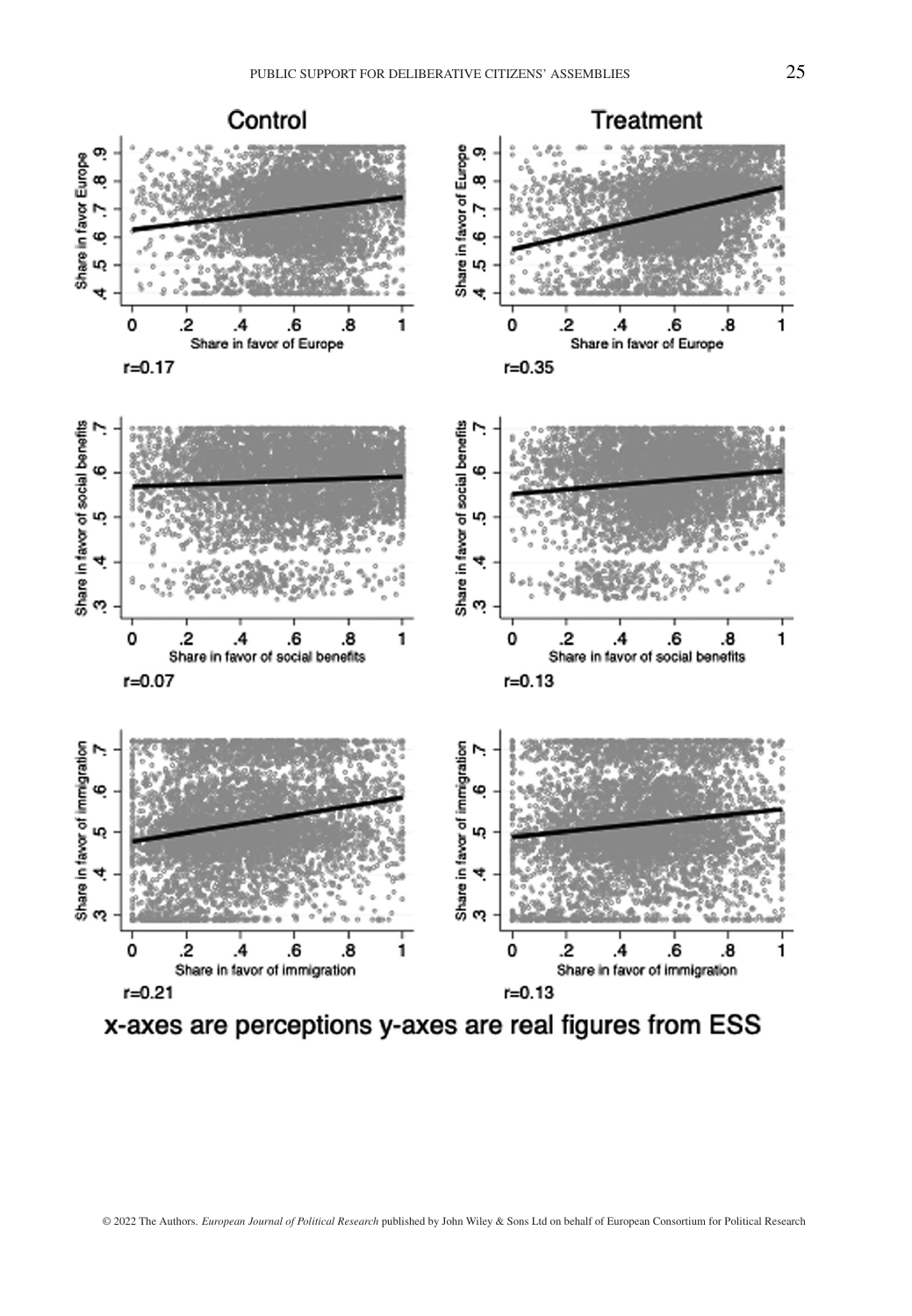|                                | Multinomial logit regression |                     |               |                        |
|--------------------------------|------------------------------|---------------------|---------------|------------------------|
|                                | Negative evaluation          | Positive evaluation | Control group | Aggregate indicators   |
| Gender                         | 1.02                         | $0.87***$           | $-0.13$       | $-0.21^{\ast\ast\ast}$ |
|                                | (0.05)                       | (0.05)              | (0.08)        | (0.06)                 |
| Education                      | $1.19***$                    | 0.94                | $-0.25***$    | $-0.28***$             |
|                                | (0.05)                       | (0.04)              | (0.07)        | (0.05)                 |
| Age                            | $1.01***$                    | 1.00                | $-0.01***$    | $-0.02***$             |
|                                | (0.00)                       | (0.00)              | (0.00)        | (0.00)                 |
| Income                         | $1.14***$                    | 1.01                | $-0.14***$    | $-0.16***$             |
|                                | (0.03)                       | (0.03)              | (0.05)        | (0.03)                 |
| Urbanization                   | $0.96*$                      | 0.98                | $0.06*$       | $0.07^{\ast\ast\ast}$  |
|                                | (0.02)                       | (0.02)              | (0.04)        | (0.02)                 |
| Political competence           | $1.33***$                    | $0.81***$           | $-0.70***$    |                        |
|                                | (0.04)                       | (0.02)              | (0.05)        |                        |
| Political interest             | $1.10***$                    | $1.38***$           | $0.32***$     |                        |
|                                | (0.04)                       | (0.05)              | (0.05)        |                        |
| Satisfaction with democracy    | 1.01                         | $1.05***$           | 0.02          |                        |
|                                | (0.01)                       | (0.01)              | (0.02)        |                        |
| Left-right placement           | $0.97***$                    | $1.07***$           | $0.12***$     | $0.13***$              |
|                                | (0.01)                       | (0.01)              | (0.02)        | (0.01)                 |
| Evaluation of political elites | $1.24***$                    | $0.69***$           | $-0.68***$    |                        |
|                                | (0.05)                       | (0.03)              | (0.07)        |                        |
| Voting                         | 0.92                         | 0.99                | $-0.08$       | $0.27***$              |
|                                | (0.07)                       | (0.09)              | (0.14)        | (0.10)                 |
| Voting incumbent               | $1.12***$                    | 0.97                | $-0.07$       | $-0.18***$             |
|                                | (0.06)                       | (0.06)              | (0.10)        | (0.07)                 |
| Engagement                     |                              |                     |               | $-0.74***$             |
|                                |                              |                     |               | (0.07)                 |
| Dissatisfaction                |                              |                     |               | $0.65***$              |
|                                |                              |                     |               | (0.07)                 |
| Country FE                     | <b>YES</b>                   | <b>YES</b>          | <b>YES</b>    | <b>YES</b>             |
| Constant                       | $0.08***$                    | 0.86                | $7.76***$     | $6.68***$              |
|                                | (0.02)                       | (0.19)              | (0.36)        | (0.23)                 |
| Observations                   | 10,848                       | 10,848              | 5,017         | 10,848                 |

# **Appendix F: Regressions about who supports deliberative citizens' assemblies (robustness tests)**

*Note*: Entries are odds ratios (two first columns) from multinomial regressions predicting evaluation of deliberative citizens' assemblies selected through sortition in general (0–3 negative, 4–6 neutral, 7–10 positive). Entries are coefficient estimates (last column) from OLS regressions predicting the evaluation of deliberative citizens' assemblies selected through sortition in general with respondents from the control group. Standard errors are in parentheses. Engagement = Political competence + Political interest (Cronbach alpha = 0.47). Enragement <sup>=</sup> Satisfaction with democracy <sup>+</sup> Evaluation of political elites (Cronbach alpha <sup>=</sup> 0.43). \**<sup>p</sup> <sup>&</sup>lt;* 0.1; \*\**<sup>p</sup> <sup>&</sup>lt;* 0.05; \*\*\**<sup>p</sup> <sup>&</sup>lt;* 0.01.

© 2022 The Authors. *European Journal of Political Research* published by John Wiley & Sons Ltd on behalf of European Consortium for Political Research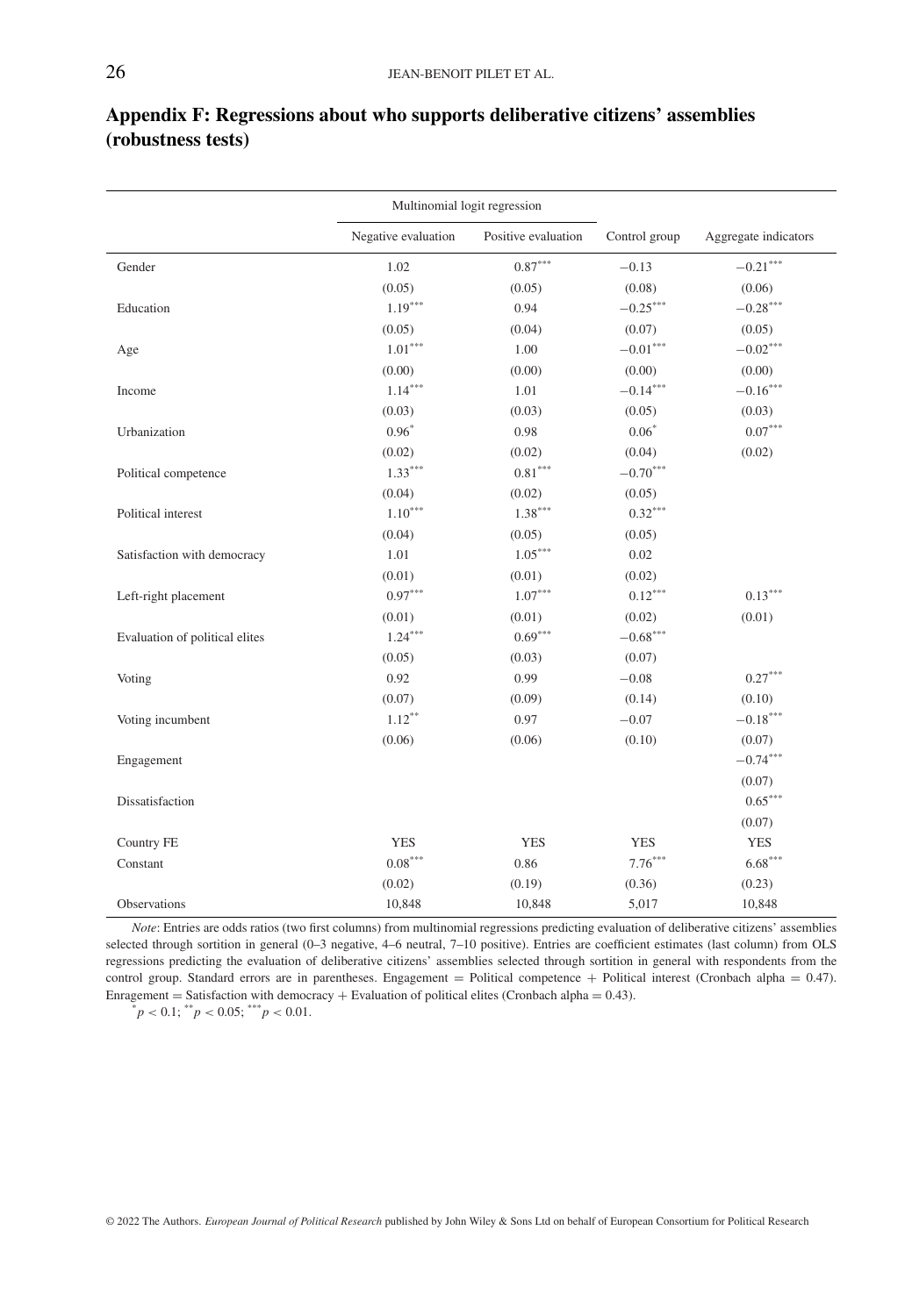|                                | Europe                | Social benefits       | Immigration            |
|--------------------------------|-----------------------|-----------------------|------------------------|
| Gender                         | $-0.20***$            | $-0.10*$              | $-0.15***$             |
|                                | (0.06)                | (0.06)                | (0.06)                 |
| Education                      | $-0.20***$            | $-0.34***$            | $-0.14***$             |
|                                | (0.05)                | (0.05)                | (0.05)                 |
| Age                            | $-0.02***$            | $-0.02***$            | $-0.01^{\ast\ast\ast}$ |
|                                | (0.00)                | (0.00)                | (0.00)                 |
| Income                         | $-0.06*$              | $-0.26***$            | $-0.02$                |
|                                | (0.04)                | (0.04)                | (0.04)                 |
| Urbanization                   | $0.09***$             | 0.04                  | 0.01                   |
|                                | (0.02)                | (0.02)                | (0.03)                 |
| Political competence           | $-0.43***$            | $-0.44***$            | $-0.41***$             |
|                                | (0.03)                | (0.03)                | (0.03)                 |
| Political interest             | $0.20***$             | $0.18^{\ast\ast\ast}$ | $0.21***$              |
|                                | (0.04)                | (0.04)                | (0.04)                 |
| Satisfaction with democracy    | $0.09***$             | $0.03***$             | $0.07***$              |
|                                | (0.01)                | (0.01)                | (0.01)                 |
| Left-right placement           | $0.07^{\ast\ast\ast}$ | $0.02***$             | $0.07***$              |
|                                | (0.01)                | (0.01)                | (0.01)                 |
| Evaluation of political elites | $-0.40***$            | $-0.43***$            | $-0.39***$             |
|                                | (0.05)                | (0.05)                | (0.05)                 |
| Voting                         | 0.03                  | 0.02                  | 0.01                   |
|                                | (0.10)                | (0.10)                | (0.10)                 |
| Voting incumbent               | $-0.06$               | $-0.06$               | $-0.12$ <sup>*</sup>   |
|                                |                       |                       |                        |

# **Appendix G: Regression about who supports deliberative citizens' assemblies (per policy)**

*Note*: Entries are coefficient estimates from OLS regressions predicting support for citizens' assemblies selected through sortition (per policy). Standard errors are in parentheses.

Country FE YES YES YES Constant 6.31\*\*\* 8.68\*\*\* 8.68\*\*\* 5.99\*\*\*

Observations 10,700 10,743 10,736 R-squared 0.09 0.08 0.05

 $(0.07)$   $(0.07)$   $(0.07)$ 

 $(0.25)$   $(0.25)$   $(0.26)$ 

 $p^* = p < 0.1$ ; \*\* $p < 0.05$ ; \*\*\* $p < 0.01$  (two-tailed).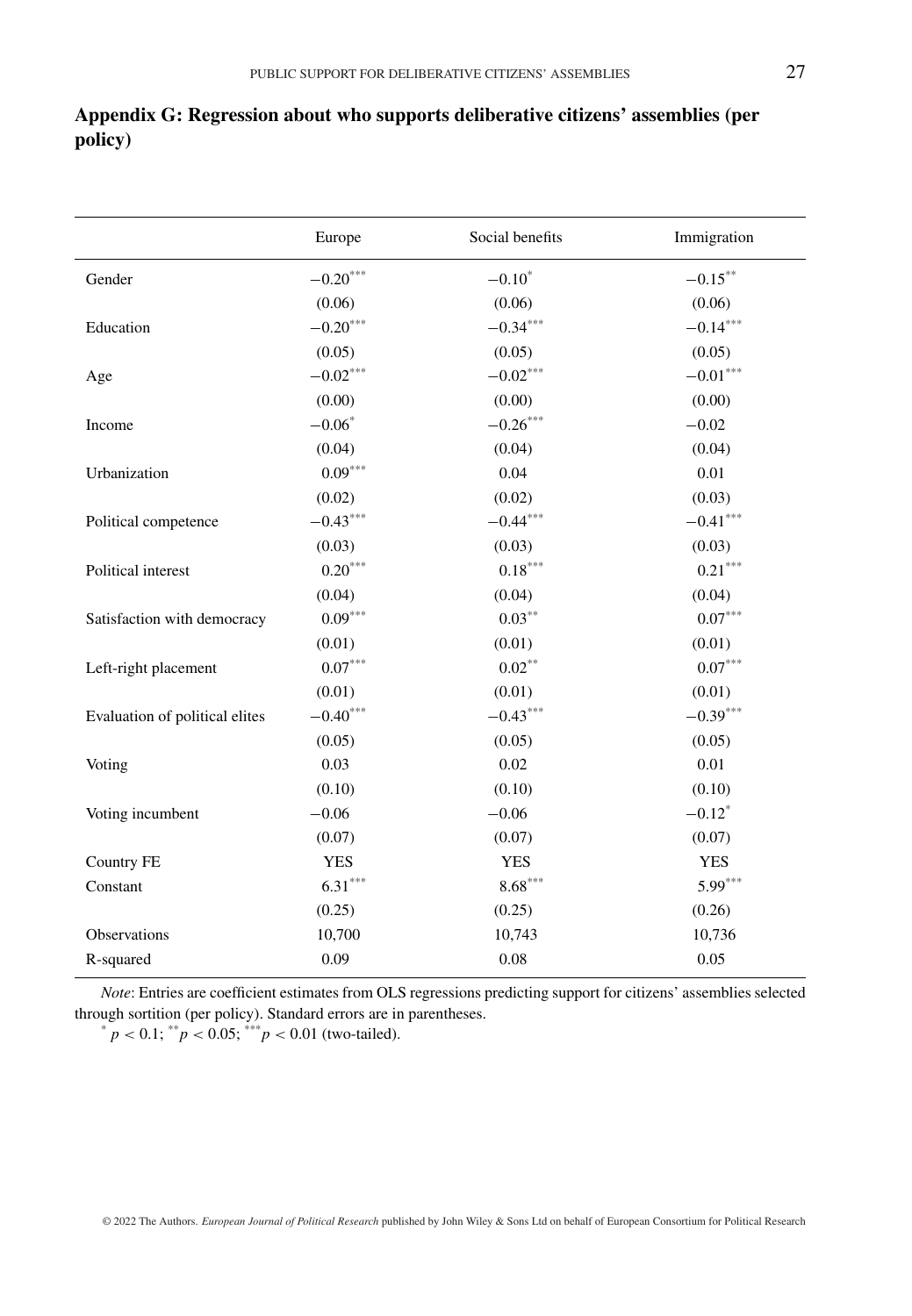| Appendix H: Regressions about who supports citizens'                                                                                                                                    |            |                                               |                                                                                                                                                      |            | assemblies (per country) |            |            |                      |                        |                       |                      |               |                      |               |                     |            |
|-----------------------------------------------------------------------------------------------------------------------------------------------------------------------------------------|------------|-----------------------------------------------|------------------------------------------------------------------------------------------------------------------------------------------------------|------------|--------------------------|------------|------------|----------------------|------------------------|-----------------------|----------------------|---------------|----------------------|---------------|---------------------|------------|
|                                                                                                                                                                                         | R          | $\widehat{R}$<br><b>BE</b>                    | BE(FL)                                                                                                                                               | DK         | 匸                        | FŘ         | E          | ㅂ                    | E                      | 巴                     | E                    | $\frac{1}{2}$ | <b>PO</b>            | $\mathbb{E}S$ | SE                  | UK         |
| Gender                                                                                                                                                                                  | 0.33       | $-0.19$                                       | $0.53*$                                                                                                                                              | $-0.02$    | $-0.39$                  | $-0.05$    | 0.05       | $-0.24$              | 0.26                   | $-0.09$               | $-0.69$ <sup>*</sup> | $-0.46$       | $-0.16$              | $-0.16$       | $-0.40$             | $-0.07$    |
|                                                                                                                                                                                         | (0.24)     | (0.21)                                        | (0.23)                                                                                                                                               | (0.21)     | (0.23)                   | (0.21)     | (0.24)     | (0.24)               | (0.24)                 | (0.22)                | (0.23)               | (0.23)        | (0.21)               | (0.23)        | (0.22)              | (0.22)     |
| Education                                                                                                                                                                               | $-0.57***$ | $-0.34***$                                    | $-0.68***$                                                                                                                                           | 0.13       | 0.16                     | $-0.33$    | $-0.20$    | 0.06                 | $-0.49***$             | 0.14                  | 0.19                 | $0.57***$     | 0.02                 | $-0.31$       | $0.33$ <sup>*</sup> | 0.09       |
|                                                                                                                                                                                         | (0.24)     | $(0.15)$<br>-0.01 <sup>*</sup>                | (0.18)                                                                                                                                               | (0.18)     | (0.15)                   | (0.17)     | (0.28)     | (0.21)               | (0.20)                 | (0.19)                | (0.21)               | (0.21)        | (0.15)               | (0.20)        | (0.17)              | (0.21)     |
| Age                                                                                                                                                                                     | $-0.01$    |                                               | 0.00                                                                                                                                                 | $-0.02***$ | $0.01$ <sup>*</sup>      | $-0.03***$ | $-0.01$    | 0.00                 | $-0.02***$             | $-0.01$               | $-0.01$              | $-0.03***$    | 0.01                 | $-0.03***$    | $-0.02$             | $-0.04***$ |
|                                                                                                                                                                                         | (0.01)     | $\begin{array}{c} (0.01)\\ 0.17 \end{array}$  | (0.01)                                                                                                                                               | (0.01)     | (0.01)                   | (0.01)     | (0.01)     | (0.01)               | (0.01)                 | (0.01)                | (0.01)               | (0.01)        | (0.01)               | (0.01)        | (0.01)              | (0.01)     |
| Income                                                                                                                                                                                  | 0.02       |                                               | $-0.11$                                                                                                                                              | $-0.31***$ | $-0.04$                  | $-0.34***$ | $-0.23$    | $-0.23$              | $-0.15$                | $0.07$                | $-0.31***$           | $-0.49***$    | $-0.04$              | $-0.14$       | $-0.09$             | $-0.07$    |
|                                                                                                                                                                                         | (0.15)     | $(0.12)$                                      | (0.14)                                                                                                                                               | (0.13)     | (0.14)                   | (0.13)     | (0.16)     | (0.14)               | (0.15)                 | (0.14)                | (0.16)               | (0.13)        | (0.12)               | (0.14)        | (0.12)              | (0.13)     |
| Urbanization                                                                                                                                                                            | $0.01$     | $0.19***$                                     | $-0.04$                                                                                                                                              | $0.03\,$   | $-0.11$                  | $0.02\,$   | $-0.07$    | $-0.26$              | 0.15                   | 0.02                  | 0.00                 | $0.02\,$      | 0.01                 | $-0.03$       | $0.02\,$            | 0.15       |
|                                                                                                                                                                                         | (0.09)     | (0.09)                                        | (0.10)                                                                                                                                               | (0.09)     | (0.09)                   | (0.09)     | (0.11)     | (0.14)               | (0.10)                 | (0.09)                | (0.09)               | (0.08)        | (0.10)               | (0.11)        | (0.09)              | (0.11)     |
| Political competence                                                                                                                                                                    | $-0.36***$ | $-0.51^{\ast\ast\ast}$                        | $-0.34***$                                                                                                                                           | $-0.60**$  | $-0.53***$               | $-0.49***$ | $-0.70***$ | $-0.45$ <sup>*</sup> | $-0.64$ <sup>***</sup> | $-0.62$ <sup>*</sup>  | $-0.53$ <sup>*</sup> | $-0.73^{**}$  | $-0.69***$           | $-0.75$ *     | $-0.74$             | $-0.55***$ |
|                                                                                                                                                                                         | (0.14)     | $(0.12)$<br>$0.26^*$                          | (0.13)                                                                                                                                               | (0.13)     | (0.15)                   | (0.11)     | (0.15)     | (0.16)               | (0.14)                 | (0.13)                | (0.13)               | (0.14)        | (0.12)               | (0.12)        | (0.13)              | (0.13)     |
| Political interest                                                                                                                                                                      | $-0.19$    |                                               | $-0.16$                                                                                                                                              | $0.27^{3}$ | $-0.02$                  | $0.65***$  | $0.30*$    | $-0.09$              | $0.36***$              | $0.35^{*}$            | $0.29*$              | $0.29*$       | $0.43***$            | $0.48***$     | 0.13                | $0.37***$  |
|                                                                                                                                                                                         | (0.15)     |                                               | (0.15)                                                                                                                                               | (0.15)     | (0.15)                   | $(0.14)$   | (0.16)     | $(0.17)$             | $(0.17)$               | (0.16)                | (0.16)               | $(0.17)$      | (0.15)               | (0.15)        | (0.14)              | (0.16)     |
| Satisfaction with democracy                                                                                                                                                             | $-0.05$    | $(0.13)$<br>-0.01                             | $0.15***$                                                                                                                                            | $-0.11***$ | $-0.02$                  | $0.10^{*}$ | $0.06$     | $0.02\,$             | $0.16***$              | $0.12*$               | 0.01                 | $-0.12***$    | $0.09*$              | $-0.02$       | $-0.00$             | $0.12***$  |
|                                                                                                                                                                                         | (0.05)     | $(0.05)$                                      | (0.05)                                                                                                                                               | (0.06)     | (0.06)                   | (0.05)     | (0.06)     | (0.06)               | (0.05)                 | (0.06)                | (0.05)               | (0.05)        | (0.05)               | (0.05)        | (0.05)              | (0.06)     |
| Left-right placement                                                                                                                                                                    | $0.13***$  | $0.09^{**}$                                   | $0.17***$                                                                                                                                            | 0.05       | 0.05                     | $0.07*$    | $0.12***$  | 0.10                 | $0.23***$              | $0.13***$             | $0.29***$            | $0.28***$     | $0.16***$            | 0.02          | $0.13***$           | $0.08\,$   |
|                                                                                                                                                                                         | (0.06)     | $(0.04)$<br>-0.68 <sup>***</sup>              | (0.04)                                                                                                                                               | (0.04)     | (0.06)                   | (0.04)     | (0.06)     | (0.06)               | (0.05)                 | (0.05)                | (0.05)               | (0.05)        | (0.04)               | (0.05)        | (0.04)              | (0.05)     |
| Evaluation of political elites                                                                                                                                                          | $-0.57**$  |                                               | $-0.30$                                                                                                                                              | $-0.85***$ | $-1.01***$               | $-0.58***$ | $-0.97***$ | $-0.26$              | 0.12                   | $-1.18$ <sup>**</sup> | $-0.70***$           | $-0.65***$    | $-0.67***$           | $-0.36^{*}$   | $-0.79***$          | $-0.59***$ |
|                                                                                                                                                                                         | (0.23)     |                                               | (0.20)                                                                                                                                               | (0.17)     | (0.23)                   | (0.17)     | (0.20)     | (0.24)               | (0.21)                 | (0.19)                | (0.19)               | (0.19)        | (0.18)               | (0.20)        | (0.18)              | (0.19)     |
| Voting                                                                                                                                                                                  | $-0.33$    | $\begin{array}{c} (0.17) \\ 0.36 \end{array}$ | 0.64                                                                                                                                                 | 0.52       | 0.37                     | $-0.19$    | $-0.58$    | $0.88^{*}$           | 0.69                   | $-0.29$               | 0.12                 | 0.31          | $-0.51$ <sup>*</sup> | 0.09          | 0.04                | $-0.27$    |
|                                                                                                                                                                                         | (0.41)     | $(0.37)$                                      | (0.57)                                                                                                                                               | (0.44)     | (0.29)                   | (0.37)     | (0.45)     | (0.37)               | (0.48)                 | (0.32)                | (0.40)               | (0.38)        | (0.29)               | (0.41)        | (0.44)              | (0.38)     |
| Vote incumbent                                                                                                                                                                          | $-0.10$    | $-0.81^{\ast\ast\ast}$                        | 0.38                                                                                                                                                 | 0.02       | $-0.26$                  | $-0.21$    | $-0.43$    | $-0.38$              | 0.39                   | $-0.46$               | $-0.81***$           | $-0.78***$    | $-0.03$              | 0.35          | $0.51$ <sup>*</sup> | $-1.08***$ |
|                                                                                                                                                                                         | (0.26)     | $(0.30)$<br>6.92***                           | (0.31)                                                                                                                                               | (0.25)     | (0.28)                   | (0.28)     | (0.27)     | (0.30)               | (0.29)                 | (0.28)                | (0.25)               | (0.30)        | (0.25)               | (0.27)        | (0.27)              | (0.27)     |
| Constant                                                                                                                                                                                | $8.34***$  |                                               | $6.10***$                                                                                                                                            | $8.32***$  | $8.31***$                | $8.30***$  | $9.84***$  | $6.33***$            | $3.02***$              | $7.57***$             | $6.91***$            | $9.94***$     | $5.76***$            | $8.49***$     | $8.79***$           | $7.08***$  |
|                                                                                                                                                                                         | (1.06)     | (0.79)                                        | (1.09)                                                                                                                                               | (0.81)     | (0.89)                   | (0.82)     | (0.97)     | (1.10)               | (1.05)                 | (0.85)                | (0.97)               | (0.87)        | (0.86)               | (16.0)        | (0.85)              | (0.89)     |
| Observations                                                                                                                                                                            | 664        | 641                                           | 604                                                                                                                                                  | 699        | 631                      | 650        | 670        | 599                  | 691                    | 680                   | 655                  | 693           | 831                  | 762           | 708                 | 670        |
| R-squared                                                                                                                                                                               | 0.07       | 0.10                                          | 0.10                                                                                                                                                 | 0.15       | 0.10                     | 0.13       | 0.12       | 0.05                 | 0.12                   | 0.13                  | 0.15                 | 0.21          | 0.09                 | 0.08          | 0.15                | 0.18       |
| Note: Entries are coefficient estimates (last column) from OLS regressions predicting evaluation of deliberative citizens' assemblies selected through sortition in general by country. |            |                                               |                                                                                                                                                      |            |                          |            |            |                      |                        |                       |                      |               |                      |               |                     |            |
| Abbreviations: AT, Austria; BE(FR), Belgium (                                                                                                                                           |            |                                               | French); BE(FL), Belgium (Flanders); DK, Denmark; FI, Finland; FR, France; DE, Germany; EL, Greece; IE, Ireland; IT, Italy; NL, the Netherlands; NO, |            |                          |            |            |                      |                        |                       |                      |               |                      |               |                     |            |
| Norway, PO, Portugal; ES, Spain; SE, Sweden;<br>$p < 0.1$ ; $\binom{18}{19} < 0.05$ ; $\binom{18}{19} < 0.01$ (two-tailed).                                                             |            |                                               | UK, the United Kingdom                                                                                                                               |            |                          |            |            |                      |                        |                       |                      |               |                      |               |                     |            |

© 2022 The Authors. *European Journal of Political Research* published by John Wiley & Sons Ltd on behalf of European Consortium for Political Research

## 28 JEAN-BENOIT PILET ET AL.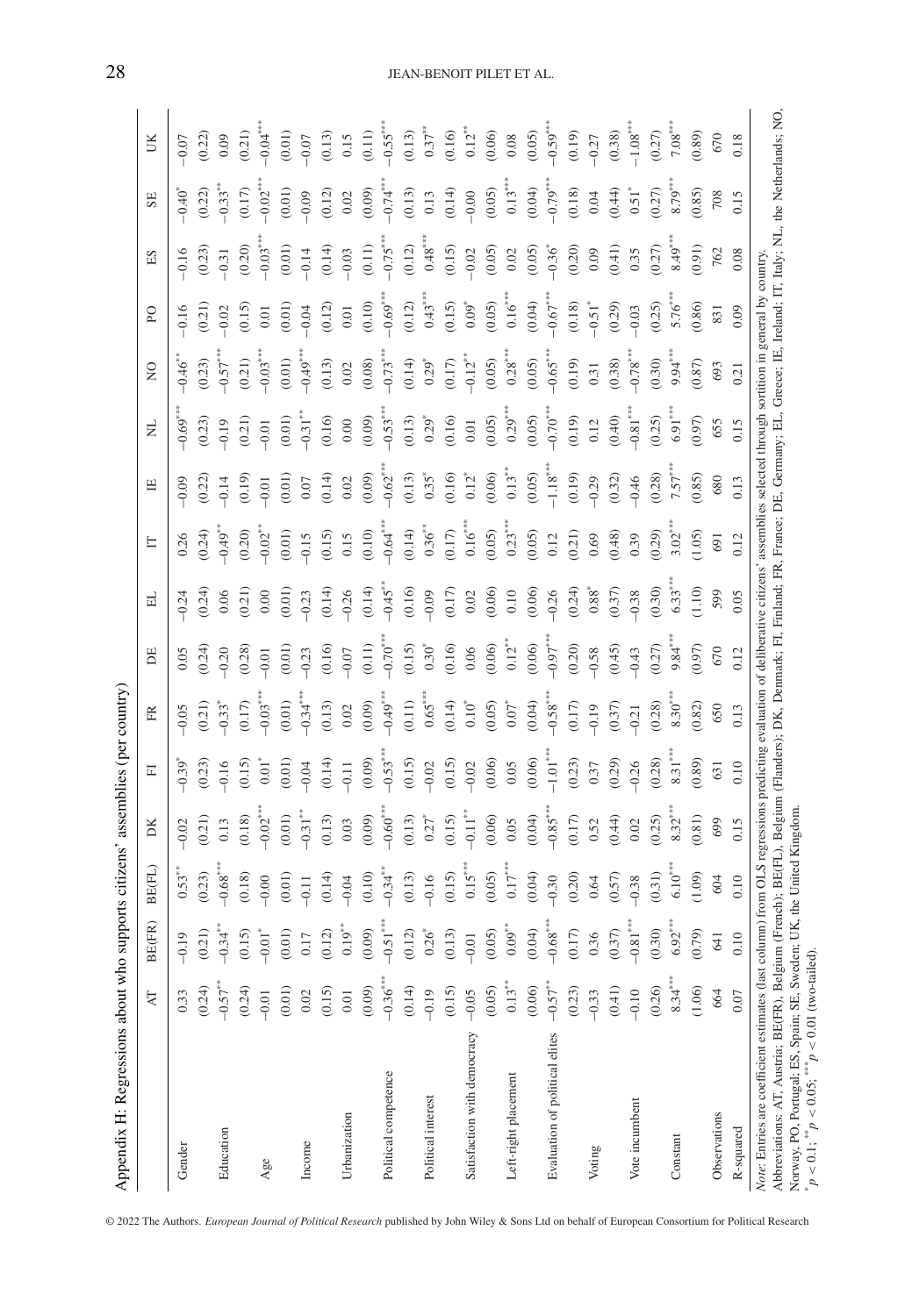|                                                            | Support general | Support general       |
|------------------------------------------------------------|-----------------|-----------------------|
| Number of deliberative citizens' assemblies in the country | 0.01            | 0.01                  |
|                                                            | (0.03)          | (0.04)                |
| Gender                                                     | $-0.29***$      | $-0.29***$            |
|                                                            | (0.08)          | (0.09)                |
| Education                                                  | $-0.43***$      | $-0.29***$            |
|                                                            | (0.12)          | (0.11)                |
| Age                                                        | $-0.01*$        | $-0.01$               |
|                                                            | (0.01)          | (0.01)                |
| Income                                                     | $-0.24***$      | $-0.11$               |
|                                                            | (0.07)          | (0.07)                |
| Urbanization                                               | 0.00            | 0.00                  |
|                                                            | (0.06)          | (0.06)                |
| Political competence                                       |                 | $-0.70***$            |
|                                                            |                 | (0.05)                |
| Political interest                                         |                 | $0.20**$              |
|                                                            |                 | (0.08)                |
| Satisfaction with democracy                                |                 | $-0.00$               |
|                                                            |                 | (0.03)                |
| Left-right placement                                       |                 | $0.11^{\ast\ast\ast}$ |
|                                                            |                 | (0.04)                |
| Evaluation of elites                                       |                 | $-0.71***$            |
|                                                            |                 | (0.09)                |
| Voting                                                     |                 | $0.24*$               |
|                                                            |                 | (0.13)                |
| Voting incumbent                                           |                 | $-0.06$               |
|                                                            |                 | (0.20)                |
| Interaction with gender                                    | $0.02*$         | $0.03***$             |
|                                                            | (0.01)          | (0.01)                |
| Interaction with education                                 | 0.02            | 0.01                  |
|                                                            | (0.01)          | (0.01)                |
| Interaction with age                                       | $-0.00$         | $-0.00^\ast$          |
|                                                            | (0.00)          | (0.00)                |
| Interaction with income                                    | $-0.01$         | $-0.01$               |
|                                                            | (0.01)          | (0.01)                |
| Interaction with urbanization                              | $0.01*$         | 0.01                  |
|                                                            | (0.01)          | (0.01)                |
| Interaction with political competence                      |                 | 0.01                  |
|                                                            |                 | (0.01)                |

# **Appendix I: Regressions about who supports deliberative (with interaction with the number of deliberative citizens' assemblies in the country)**

© 2022 The Authors. *European Journal of Political Research* published by John Wiley & Sons Ltd on behalf of European Consortium for Political Research